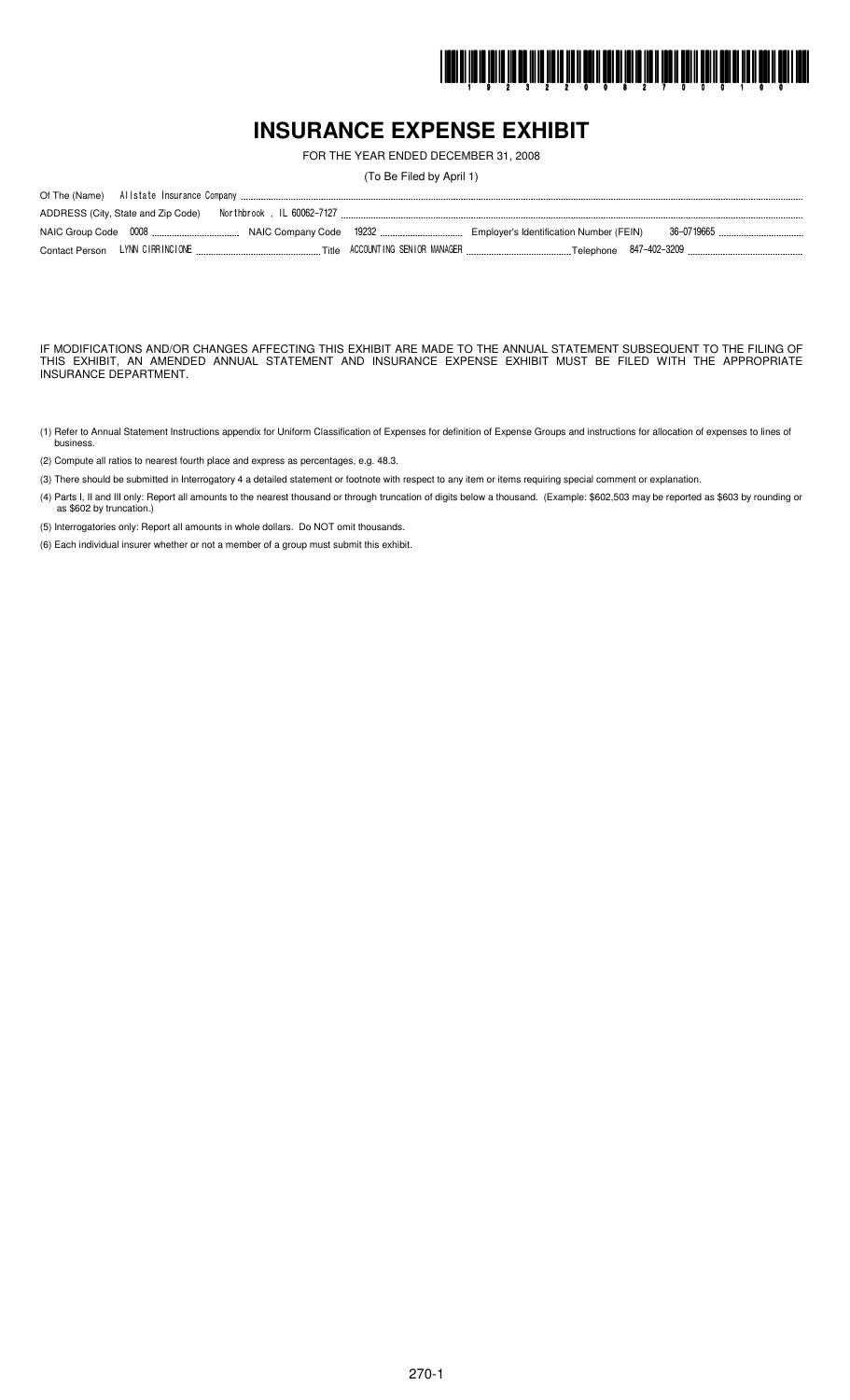# **INTERROGATORIES**

| 1.  | Change in reserve for deferred maternity and other similar benefits are reflected in:                                                       |                       |
|-----|---------------------------------------------------------------------------------------------------------------------------------------------|-----------------------|
|     |                                                                                                                                             | $\Box$                |
|     |                                                                                                                                             | $\lceil \quad \rceil$ |
|     |                                                                                                                                             | $\lceil X \rceil$     |
|     |                                                                                                                                             |                       |
| 2.  | Indicate amounts received from securities subject to proration for federal tax purposes. Report amounts in whole dollars only:              |                       |
|     |                                                                                                                                             |                       |
|     |                                                                                                                                             |                       |
|     |                                                                                                                                             |                       |
|     |                                                                                                                                             |                       |
|     |                                                                                                                                             |                       |
|     |                                                                                                                                             |                       |
| 3.  | Indicate amounts shown in the Annual Statement for the following items. Report amounts in whole dollars only:                               |                       |
|     |                                                                                                                                             |                       |
|     |                                                                                                                                             |                       |
| 4.1 | The information provided in the Insurance Expense Exhibit will be used by many persons to estimate the allocation of expenses and profit to | Yes [ ] No [ X ]      |
| 4.2 |                                                                                                                                             |                       |
|     | Statement may be attached.                                                                                                                  |                       |

#### 4.3 If yes, explain:

The Miscellaneous taxes unassigned reflected on Parts II and III are tax expenses that were incurred in states and provinces where AIC is licensed but does not write any business.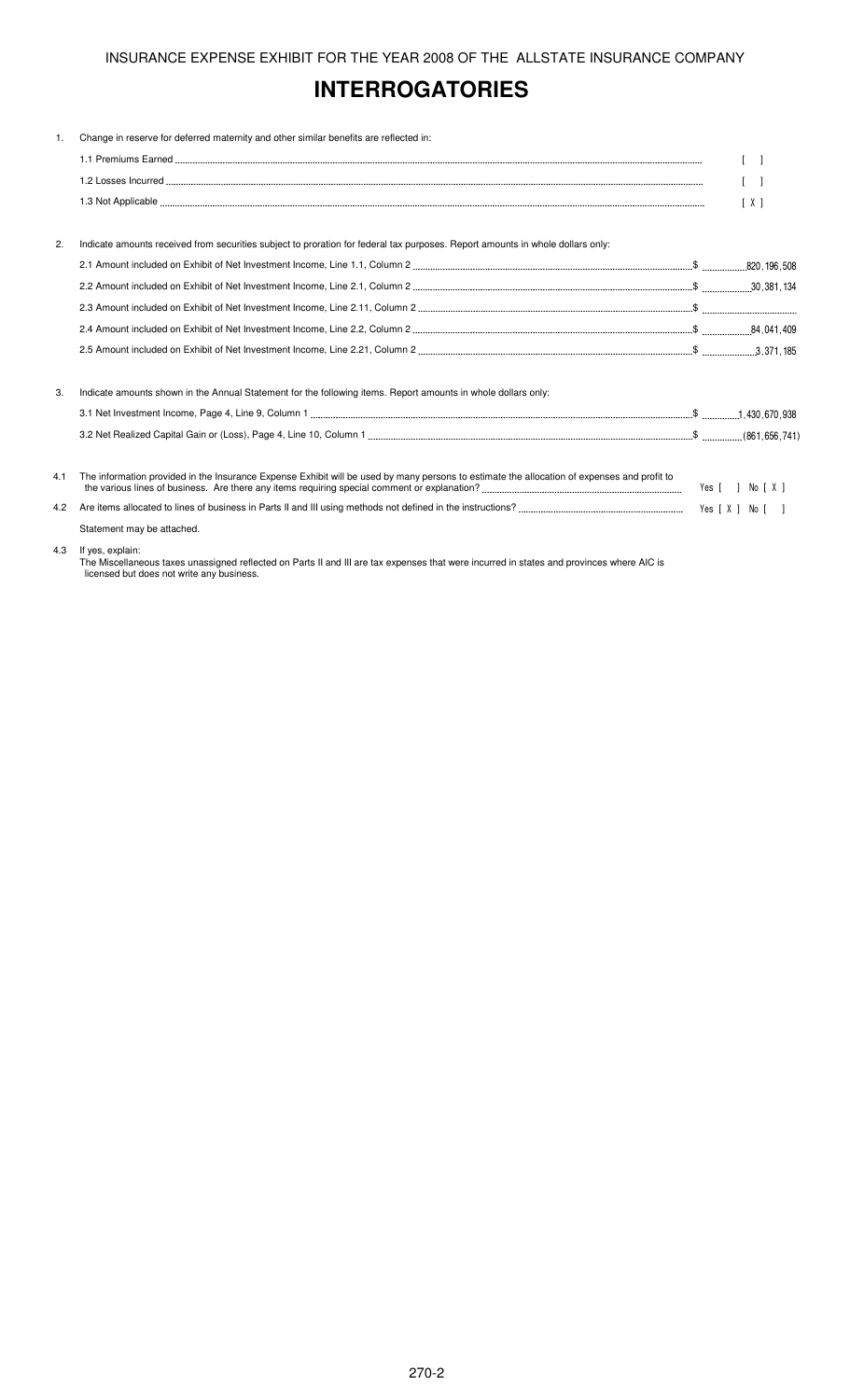# **PART I - ALLOCATION TO EXPENSE GROUPS**

|       |                                            |                                 | (000 OMITTED)                     |                                    |                                         |                                 |                       |
|-------|--------------------------------------------|---------------------------------|-----------------------------------|------------------------------------|-----------------------------------------|---------------------------------|-----------------------|
|       |                                            | 1                               | $\overline{2}$                    | <b>Other Underwriting Expenses</b> | $\overline{4}$                          | 5                               | 6                     |
|       |                                            |                                 | Acquisition, Field                |                                    |                                         |                                 |                       |
|       |                                            |                                 | Supervision and                   |                                    |                                         |                                 |                       |
|       |                                            | Loss Adjustment                 | Collection                        | General                            | Taxes, Licenses                         | Investment                      |                       |
|       | <b>Operating Expense Classifications</b>   | Expense                         | Expenses                          | Expenses                           | and Fees                                | Expenses                        | <b>Total Expenses</b> |
| 1.    | Claim adjustment services:                 |                                 |                                   |                                    |                                         |                                 |                       |
|       |                                            |                                 |                                   |                                    |                                         |                                 |                       |
|       |                                            |                                 |                                   |                                    |                                         |                                 | 337,928               |
|       |                                            |                                 |                                   |                                    | ---------------------------------       |                                 |                       |
|       | 1.4 Net claim adjustment services (Lines   |                                 |                                   |                                    |                                         |                                 |                       |
|       |                                            |                                 |                                   |                                    |                                         |                                 |                       |
| 2.    | Commission and brokerage:                  |                                 |                                   |                                    |                                         |                                 |                       |
|       |                                            |                                 |                                   |                                    |                                         |                                 |                       |
|       | 2.2 Reinsurance assumed excluding          |                                 |                                   |                                    |                                         |                                 |                       |
|       |                                            |                                 |                                   |                                    |                                         |                                 |                       |
|       | 2.3 Reinsurance ceded excluding            |                                 |                                   |                                    |                                         |                                 |                       |
|       |                                            |                                 |                                   |                                    |                                         |                                 |                       |
|       |                                            |                                 |                                   |                                    |                                         |                                 |                       |
|       |                                            |                                 |                                   |                                    |                                         |                                 |                       |
|       |                                            |                                 |                                   |                                    |                                         |                                 |                       |
|       |                                            |                                 |                                   |                                    |                                         |                                 |                       |
|       |                                            |                                 |                                   |                                    |                                         |                                 |                       |
|       | 2.8 Net commission and brokerage (Lines    |                                 |                                   |                                    |                                         |                                 |                       |
|       |                                            |                                 |                                   |                                    |                                         |                                 | 2,912,670             |
| 3.    |                                            |                                 |                                   | 1,045                              | <br> ---------------------------------- |                                 |                       |
| 4.    |                                            |                                 |                                   |                                    |                                         |                                 |                       |
| 5.    |                                            |                                 |                                   | $\frac{1}{2}$ 13,902               |                                         |                                 |                       |
| 6.    |                                            |                                 |                                   |                                    |                                         |                                 |                       |
|       |                                            |                                 |                                   |                                    |                                         |                                 |                       |
| 7.    |                                            |                                 |                                   |                                    |                                         |                                 |                       |
| 8.    | Salary related items:                      |                                 |                                   |                                    |                                         |                                 |                       |
|       |                                            |                                 |                                   |                                    |                                         |                                 | 1,868,343             |
|       |                                            |                                 |                                   |                                    |                                         | 1,931                           | 138,571               |
| 9.    |                                            |                                 |                                   | $\frac{1}{2}$ 173, 185             |                                         |                                 | .520,648<br>.         |
| 10.   |                                            |                                 | 1.346                             | $\ldots$ 1.879                     |                                         | $\sim$ 174                      | 5.414                 |
|       |                                            |                                 |                                   |                                    |                                         |                                 |                       |
| 11.   |                                            |                                 | -------------------------------   |                                    |                                         | ------------------------------- |                       |
| 12.   |                                            |                                 | 49,041                            | 29,991                             |                                         | 947                             | 181,593               |
| 13.   |                                            |                                 | 35.321                            | 57,377                             |                                         | (877)                           | 203,940               |
| 14.   |                                            |                                 | 13,041                            | L17,521                            |                                         |                                 | $\frac{44.405}{2}$    |
| 15.   | Cost or depreciation of EDP equipment      |                                 |                                   |                                    |                                         |                                 |                       |
|       |                                            |                                 | 190                               | 88.524                             |                                         |                                 |                       |
| 16.   |                                            |                                 | 14,446                            | 1.19,336                           |                                         |                                 | 50,536                |
| 17.   | Postage, telephone and telegraph,          |                                 |                                   |                                    |                                         |                                 |                       |
|       |                                            |                                 | 130.216                           | 84,321                             |                                         | 394                             | .280,026              |
| 18.   |                                            |                                 | 5,476                             | .44.778<br>.                       |                                         | 1,021                           | 59,857                |
| 19.   |                                            |                                 | 1,246,049                         | 1,110,913                          |                                         |                                 | .4,242,261<br>.       |
|       |                                            |                                 |                                   |                                    |                                         |                                 |                       |
| 20.   | Taxes, licenses and fees:                  |                                 |                                   |                                    |                                         |                                 |                       |
|       | 20.1 State and local insurance taxes       |                                 |                                   |                                    |                                         |                                 |                       |
|       | deducting guaranty association             |                                 |                                   |                                    |                                         |                                 |                       |
|       |                                            | ------------------------------- |                                   |                                    | .576,888                                |                                 | .576,888              |
|       | 20.2 Insurance department licenses and     |                                 |                                   |                                    |                                         |                                 |                       |
|       |                                            |                                 |                                   |                                    | 13,152                                  |                                 |                       |
|       | 20.3 Gross quaranty association            |                                 |                                   |                                    |                                         |                                 |                       |
|       |                                            |                                 |                                   |                                    | (3, 188)                                |                                 |                       |
|       | 20.4 All other (excluding Federal and      |                                 |                                   |                                    |                                         |                                 |                       |
|       |                                            |                                 | _________________________________ |                                    |                                         |                                 | $\frac{16}{270}$      |
|       | 20.5 Total taxes, licenses and fees (Lines |                                 |                                   |                                    |                                         |                                 |                       |
|       |                                            |                                 |                                   |                                    |                                         |                                 | .603, 121<br>.        |
| 21.   |                                            |                                 |                                   |                                    |                                         | 38,389                          | 38,389                |
| 22.   |                                            |                                 |                                   |                                    |                                         | 12,498                          | 12,498                |
| 23.   |                                            |                                 |                                   |                                    |                                         |                                 | XX                    |
| 24.   | Aggregate write-ins for miscellaneous      |                                 |                                   |                                    |                                         |                                 |                       |
|       | operating expenses                         | 698,384                         | 141,428                           | 193,027                            |                                         | 590                             | 1,033,429             |
| 25.   | TOTAL EXPENSES INCURRED                    | 3,085,063                       | 4,300,147                         | 1,303,940                          | 603, 121                                | 101,848                         | 9,394,120             |
|       |                                            |                                 |                                   |                                    |                                         |                                 |                       |
|       | <b>DETAILS OF WRITE-INS</b>                |                                 |                                   |                                    |                                         |                                 |                       |
| 2401. |                                            |                                 | 155.827                           | 147.288                            |                                         | 8.667<br>.                      | 862,278               |
| 2402. |                                            |                                 |                                   |                                    |                                         |                                 | .202,271              |
| 2403. |                                            |                                 |                                   |                                    |                                         |                                 | 35,392                |
| 2498. | Summary of remaining write-ins for Line    |                                 |                                   |                                    |                                         |                                 |                       |
|       |                                            |                                 |                                   |                                    |                                         |                                 |                       |
| 2499. | Totals (Lines 2401 through 2403 plus       |                                 |                                   |                                    |                                         |                                 |                       |
|       | 2498)(Line 24 above)                       | 698,384                         | 141,428                           | 193,027                            |                                         | 590                             | 1,033,429             |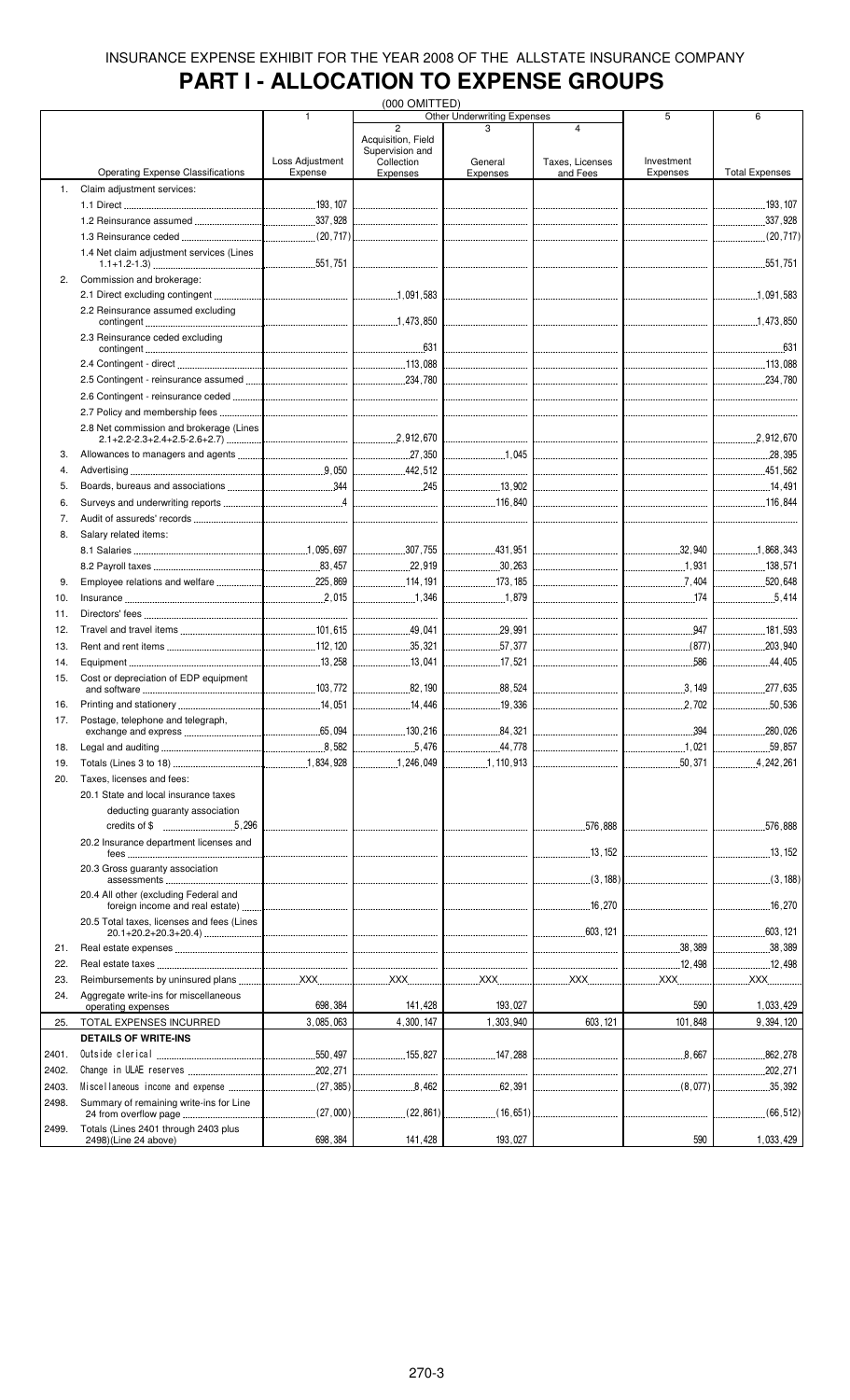### **PART II - ALLOCATION TO LINES OF BUSINESS NET OF REINSURANCE**

PREMIUMS, LOSSES, EXPENSES, RESERVES AND PROFITS AND PERCENTAGES TO PREMIUMS EARNED FOR BUSINESS NET OF REINSURANCE

(000 OMITTED)

| 15<br>22<br>$\overline{2}$<br>3<br>$\overline{4}$<br>9<br>10<br>11<br>12<br>13<br>14<br>16<br>17<br>18<br>19<br>20<br>21<br>$\overline{1}$<br>-5<br>-6<br>$\overline{7}$<br>$\frac{9}{6}$<br>$\frac{1}{2}$<br>$\%$<br>Amount<br>$\frac{1}{2}$<br>Amount<br>Amount<br>Amount<br>Amount<br>$\frac{1}{2}$<br>Amount<br>$\frac{9}{6}$<br>Amount<br>$\frac{9}{6}$<br>Amount<br>$\%$<br>Amount<br>Amount<br>$O/_{\alpha}$<br>Amount<br>.100.0<br>42,284<br>.63.8<br>.3,622<br>.5.5<br>.7.164<br>.10.8<br>.22,551<br>.34.0<br>.6.2<br>.3,095<br>.4.7<br>36,855<br>.55.6<br>.9,940<br>.15.0<br>.61.858<br>.4.121<br>XXX.<br>.66,311<br>Fire<br>.54,769<br>41.223<br>.7.051<br>10.566<br>.570<br>5.377<br>25.460<br>8.802<br>14.2<br>62.084<br>.100.0<br>66.4<br>.400<br>0.6<br>.11.4<br>.17.0<br>0.9<br>8.7<br>.41.0<br>Allied Lines<br>XXX.<br>2.1<br>.100.0<br>XXX.<br>Multiple Peril Crop<br>2.2<br>.100.0<br>(8, 941)<br>(131)<br>XXX.<br>Federal Flood<br>2.3<br>100.0<br>Farmowners Multiple Peril<br>XXX.<br>3.<br>.15.8<br>6,056,488<br>6, 170, 328<br>.100.0<br>4.908.352<br>79.5<br>103,737<br>833.042<br>13.5<br>2.129.857<br>34.5<br>186.300<br>396,769<br>.3.348.056<br>54.3<br>.973,258<br>.1.7<br>3.0<br>.6.4<br>Homeowners Multiple Peril<br>XXX.<br>$\overline{a}$<br>Commercial Multiple Peril (Non-<br>5.1<br>.335,925<br>.46,717<br>.23,927<br>.55.3<br>.72,589<br>16.5<br>451,664<br>.440, 170<br>.100.0<br>.76.3<br>.6,123<br>.1.4<br>10.6<br>.150,794<br>.5.4<br>243,223<br>XXX.<br>$-34.3$<br>.7.110<br>.1.6<br>Liability Portion)<br>Commercial Multiple Peril (Liability<br>5.2<br>.160.873<br>.161.864<br>.100.0<br>.74,350<br>45.9<br>.23.480<br>14.5<br>8.342<br>5.2<br>.175.282<br>.108.3<br>.60.428<br>.37.3<br>.9.743<br>.6.0<br>.80.916<br>.50.0<br>.25.846<br>16.0<br>XXX<br>Portion)<br>.100.0<br>XXX.<br>Mortgage Guaranty<br>$6^{\circ}$<br>.6,261<br>.16,579<br>.3,287<br>.6,433<br>.100.0<br>257.7<br>.388<br>6.0<br>.3,947<br>61.4<br>.5,540<br>.86.1<br>.205<br>.3.2<br>.51.1<br>.2,771<br>.43.1<br>.1,006<br>.15.6<br>Ocean Marine<br>XXX.<br>8.<br>.220,536<br>.240.571<br>84,848<br>35.3<br>.5.9<br>.26,471<br>1.740<br>5.615<br>104,504<br>43.4<br>14.7<br>.100.0<br>(318)<br>(0.1)<br>.0.7<br>.2.3<br>.35,443<br>XXX.<br>14.111<br>.11.0<br><b>Inland Marine</b><br>9.<br>.100.0<br>XXX.<br>Financial Guaranty.<br>10.<br>.53<br>.100.0<br>(254)<br>(314)<br>(5)<br>.1,104<br>$-22$<br>XXX.<br>11.<br>Medical Malpractice.<br>.4.561<br>5.690<br>1,570<br>.37.1<br>12.9<br>.100.0<br>.1.139<br>20.0<br>.519<br>.9.1<br>.365<br>6.4<br>1,347<br>.23.7<br>.501<br>8.8<br>27.6<br>.2.114<br>.733<br>XXX.<br>Earthquake<br>12.<br>.100.0<br>25<br>.55<br>XXX.<br>13.<br>Group A&H (See Interrogatory 1)<br>234<br>100.0<br>Credit A&H<br>XXX.<br>14.<br>100.0<br>12<br>27<br>XXX.<br>Other A&H (See Interrogatory 1)<br>15.<br>16.<br>Workers' Compensation<br>(606, 339.6<br>.12.045<br>$.2,313$ $(10,934.6)$<br>(3,857.0)<br>.128.258<br>$2.778$ $(13.133.8)$<br>$.2,744$ $(12,974.5)$<br>(84.3)<br>.111<br>(21)<br>.100.0<br>(56, 942.3)<br>.816<br>$(661)$ , 3, 123.5<br>.18<br>$\mathsf{XXX}$ .<br>.302, 232<br>.208, 341<br>.100.0<br>255,356<br>122.6<br>.16,458<br>.7.9<br>.546,909<br>.13.1<br>.23.3<br>Other Liability<br>XXX<br>.22,987<br>.11.0<br>.262.5<br>.58,261<br>.28.0<br>.27,311<br>.148,300<br>.71.2<br>.48,573<br>17.1<br>XXX<br>.100.0<br>Excess Workers' Compensation<br>17.3<br>.100.0<br>2,580.6<br>.25.5<br>16.6<br>.1,683<br>.1,634<br>.24.982<br>1,529.3<br>(20, 933)<br>(1, 281.5)<br>.4.352<br>.266.4<br>.1, 113, 767<br>.68, 182.7<br>.176, 275<br>10,791.2<br>.42, 154<br>.417<br>.270<br>XXX.<br>18.<br>Products Liability<br>9,272,873<br>9,403,649<br>5,591,912<br>962,633<br>6,636,393<br>.744,938<br>.2.441.779<br>.26.0<br>.490,274<br>.100.0<br>59.5<br>.370, 187<br>3.9<br>.10.2<br>.70.6<br>1,280,267<br>.13.6<br>.7.9<br>15.8<br>Private Passenger Auto Liability<br>XXX.<br>19.1, 19.2<br>.18,536<br>.294,023<br>.100.0<br>.3.8<br>.391, 123<br>.43,598<br>.13.6<br>.5.8<br>143,218<br>.44.8<br>.47,252<br>14.8<br>.319,723<br>.141,018<br>.44.1<br>.12,038<br>.20,177<br>.6.3<br>.122.3<br>Commercial Auto Liability<br>XXX.<br>19.3, 19.4<br>Private Passenger Auto Physical<br>21.1<br>.598,762<br>.7,411,299<br>.7,535,542<br>100.0<br>.3,741,622<br>49.7<br>.33,366<br>.0.4<br>.7.9<br>.274,936<br>.21,025<br>.0.3<br>.94,745<br>.1.3<br>1,896,088<br>.25.2<br>191, 103<br>15.8<br>XXX<br>3.6<br>Damage<br>.100.0<br>.46,567<br>.530<br>11,426<br>9.0<br>.5,758<br>.4.5<br>.265<br>.0.2<br>.1.432<br>.56, 291<br>14.7<br>116,273<br>XXX<br>.127,221<br>36.6<br>0.4<br>.1.1<br>.44.2<br>.18,687<br>Commercial Auto Physical Damage<br>21.2<br>.85.7<br>.22<br>100.0<br>(50.3)<br>.51<br>228.7<br>(6)<br>(25.1)<br>3.477<br>.15.745.3<br>61<br>275.7<br>.19<br>(11)<br>XXX.<br>22.<br>Aircraft (all perils).<br>.278<br>.85<br>132<br>.45.4<br>15.3<br>.290<br>.100.0<br>(64)<br>(22.1)<br>.29.3<br>.0.6<br>.5.0<br>.0.5<br>$\overline{\phantom{a}}$<br>.14<br>.44<br>23.<br>Fidelity<br>XXX.<br>(3.138.8)<br>.22<br>(71, 423.0)<br>(6, 857.0)<br>(1)<br>(1)<br>.100.0<br>.108<br>18,221.6<br>19<br>(3, 712.3)<br>.422<br>57<br>(9,648.3)<br>$-40$<br>(314.6)<br>0.0<br>XXX.<br>24.<br>Surety<br>13.5<br>.557<br>.100.0<br>.22<br>.0.2<br>.2.4<br>272<br>.660<br>.141<br>21.4<br>.1.2<br>3.3<br>.123<br>18.7<br>.16<br>41.2<br>.89<br>Burglary and Theft.<br>XXX.<br>2<br>26.<br>(62)<br>27.<br>.100.0<br>126<br>20<br>Boiler and Machinery<br>XXX.<br>(1)<br>.100.0<br>XXX.<br>28.<br>Credit<br>100.0<br>XXX.<br>29.<br>International<br>(113)<br>210<br>(186.2)<br>(2.6)<br>358<br>(316.7)<br>(4.5)<br>263<br>(232.3)<br>(97.5)<br>(3)<br>100.0<br>5<br>110<br>30.<br>XXX.<br>Warranty<br>Reinsurance - Non-proportional<br>31, 32, 33<br>(133)<br>.8,508<br>.100.0<br>.76<br>89<br>XXX.<br>Assumed<br>Aggregate write-ins for Other Lines<br>34.<br>100.0<br>101<br>0.7<br>49.2<br>15.058<br>15.342<br>(16)<br>(0.1)<br>0.0<br>7,553<br>2,420<br>0.0<br><b>XXX</b><br>of Business<br>2.533.315<br>10.2<br>11.633.724<br>47.0<br>3.926.217<br>15.9<br>24.431.394<br>24,765,742<br>100.0<br>15.318.289<br>61.9<br>551.752<br>2.2<br>1.843.707<br>7.4<br>1.381.639<br>5.6<br>8.537.402<br>34.5<br>TOTAL (Lines 1 through 34)<br><b>XXX</b><br>35.<br><b>DETAILS OF WRITE-INS</b><br>16.2<br>.15,058<br>100.0<br>.7.553<br>.50.7<br>.2.420<br>.14,900<br>.0.1<br>(421)<br>(2.8)<br>0.0<br>XXX.<br>.11<br>3401.<br>Identity theft<br>442<br>100.0<br>(27)<br>(6.1)<br>.522<br>118.2<br>Mechanical breakdown<br>XXX.<br>3402.<br>100.0<br>Miscellaneous taxes unassigned<br>XXX.<br>3403.<br>3498.<br>Summary of remaining write-ins for<br>.100.0<br>XXX.<br>Line 34 from overflow page<br>Totals (Lines 3401 thru 3403 plus<br>3499.<br>15.058<br>15.342<br>100.0<br>(16)<br>101<br>0.7<br>7.553<br>49.2<br>2.420<br>15.8<br><b>XXX</b><br>(0.1)<br>0.0<br>$\overline{4}$<br>3498)(Line 34 above) |  | <b>Premiums Written</b><br>(Pg. 8, Pt. 1B,<br>Col. 6) | <b>Premiums Earned</b><br>(Pg. 6, Pt. 1,<br>Col. 4) | Dividends to<br>Policyholders<br>(Pq. 4, Line 17) | <b>Incurred Loss</b><br>(Pg. 9, Pt. 2, Col. 7) | Defense and Cost<br><b>Containment Expenses</b><br>Incurred | Adjusting and Other<br>Expenses Incurred | <b>Unpaid Losses</b><br>(Pg. 10, Pt. 2A, Col. 8) | Defense and Cost<br><b>Containment Expenses</b><br>Unpaid | Adjusting and Other<br><b>Expenses Unpaid</b> | Unearned Premium<br>Reserves<br>(Pg. 7, Pt. 1A, Col. 5) | Agents' Balances |  |
|-----------------------------------------------------------------------------------------------------------------------------------------------------------------------------------------------------------------------------------------------------------------------------------------------------------------------------------------------------------------------------------------------------------------------------------------------------------------------------------------------------------------------------------------------------------------------------------------------------------------------------------------------------------------------------------------------------------------------------------------------------------------------------------------------------------------------------------------------------------------------------------------------------------------------------------------------------------------------------------------------------------------------------------------------------------------------------------------------------------------------------------------------------------------------------------------------------------------------------------------------------------------------------------------------------------------------------------------------------------------------------------------------------------------------------------------------------------------------------------------------------------------------------------------------------------------------------------------------------------------------------------------------------------------------------------------------------------------------------------------------------------------------------------------------------------------------------------------------------------------------------------------------------------------------------------------------------------------------------------------------------------------------------------------------------------------------------------------------------------------------------------------------------------------------------------------------------------------------------------------------------------------------------------------------------------------------------------------------------------------------------------------------------------------------------------------------------------------------------------------------------------------------------------------------------------------------------------------------------------------------------------------------------------------------------------------------------------------------------------------------------------------------------------------------------------------------------------------------------------------------------------------------------------------------------------------------------------------------------------------------------------------------------------------------------------------------------------------------------------------------------------------------------------------------------------------------------------------------------------------------------------------------------------------------------------------------------------------------------------------------------------------------------------------------------------------------------------------------------------------------------------------------------------------------------------------------------------------------------------------------------------------------------------------------------------------------------------------------------------------------------------------------------------------------------------------------------------------------------------------------------------------------------------------------------------------------------------------------------------------------------------------------------------------------------------------------------------------------------------------------------------------------------------------------------------------------------------------------------------------------------------------------------------------------------------------------------------------------------------------------------------------------------------------------------------------------------------------------------------------------------------------------------------------------------------------------------------------------------------------------------------------------------------------------------------------------------------------------------------------------------------------------------------------------------------------------------------------------------------------------------------------------------------------------------------------------------------------------------------------------------------------------------------------------------------------------------------------------------------------------------------------------------------------------------------------------------------------------------------------------------------------------------------------------------------------------------------------------------------------------------------------------------------------------------------------------------------------------------------------------------------------------------------------------------------------------------------------------------------------------------------------------------------------------------------------------------------------------------------------------------------------------------------------------------------------------------------------------------------------------------------------------------------------------------------------------------------------------------------------------------------------------------------------------------------------------------------------------------------------------------------------------------------------------------------------------------------------------------------------------------------------------------------------------------------------------------------------------------------------------------------------------------------------------------------------------------------------------------------------------------------------------------------------------------------------------------------------------------------------------------------------------------------------------------------------------------------------------------------------------------------------------------------------------------------------------------------------------------------------------------------------------------------------------------------------------------------------------------------|--|-------------------------------------------------------|-----------------------------------------------------|---------------------------------------------------|------------------------------------------------|-------------------------------------------------------------|------------------------------------------|--------------------------------------------------|-----------------------------------------------------------|-----------------------------------------------|---------------------------------------------------------|------------------|--|
|                                                                                                                                                                                                                                                                                                                                                                                                                                                                                                                                                                                                                                                                                                                                                                                                                                                                                                                                                                                                                                                                                                                                                                                                                                                                                                                                                                                                                                                                                                                                                                                                                                                                                                                                                                                                                                                                                                                                                                                                                                                                                                                                                                                                                                                                                                                                                                                                                                                                                                                                                                                                                                                                                                                                                                                                                                                                                                                                                                                                                                                                                                                                                                                                                                                                                                                                                                                                                                                                                                                                                                                                                                                                                                                                                                                                                                                                                                                                                                                                                                                                                                                                                                                                                                                                                                                                                                                                                                                                                                                                                                                                                                                                                                                                                                                                                                                                                                                                                                                                                                                                                                                                                                                                                                                                                                                                                                                                                                                                                                                                                                                                                                                                                                                                                                                                                                                                                                                                                                                                                                                                                                                                                                                                                                                                                                                                                                                                                                                                                                                                                                                                                                                                                                                                                                                                                                                                                                                                                                                   |  |                                                       |                                                     |                                                   |                                                |                                                             |                                          |                                                  |                                                           |                                               |                                                         |                  |  |
|                                                                                                                                                                                                                                                                                                                                                                                                                                                                                                                                                                                                                                                                                                                                                                                                                                                                                                                                                                                                                                                                                                                                                                                                                                                                                                                                                                                                                                                                                                                                                                                                                                                                                                                                                                                                                                                                                                                                                                                                                                                                                                                                                                                                                                                                                                                                                                                                                                                                                                                                                                                                                                                                                                                                                                                                                                                                                                                                                                                                                                                                                                                                                                                                                                                                                                                                                                                                                                                                                                                                                                                                                                                                                                                                                                                                                                                                                                                                                                                                                                                                                                                                                                                                                                                                                                                                                                                                                                                                                                                                                                                                                                                                                                                                                                                                                                                                                                                                                                                                                                                                                                                                                                                                                                                                                                                                                                                                                                                                                                                                                                                                                                                                                                                                                                                                                                                                                                                                                                                                                                                                                                                                                                                                                                                                                                                                                                                                                                                                                                                                                                                                                                                                                                                                                                                                                                                                                                                                                                                   |  |                                                       |                                                     |                                                   |                                                |                                                             |                                          |                                                  |                                                           |                                               |                                                         |                  |  |
|                                                                                                                                                                                                                                                                                                                                                                                                                                                                                                                                                                                                                                                                                                                                                                                                                                                                                                                                                                                                                                                                                                                                                                                                                                                                                                                                                                                                                                                                                                                                                                                                                                                                                                                                                                                                                                                                                                                                                                                                                                                                                                                                                                                                                                                                                                                                                                                                                                                                                                                                                                                                                                                                                                                                                                                                                                                                                                                                                                                                                                                                                                                                                                                                                                                                                                                                                                                                                                                                                                                                                                                                                                                                                                                                                                                                                                                                                                                                                                                                                                                                                                                                                                                                                                                                                                                                                                                                                                                                                                                                                                                                                                                                                                                                                                                                                                                                                                                                                                                                                                                                                                                                                                                                                                                                                                                                                                                                                                                                                                                                                                                                                                                                                                                                                                                                                                                                                                                                                                                                                                                                                                                                                                                                                                                                                                                                                                                                                                                                                                                                                                                                                                                                                                                                                                                                                                                                                                                                                                                   |  |                                                       |                                                     |                                                   |                                                |                                                             |                                          |                                                  |                                                           |                                               |                                                         |                  |  |
|                                                                                                                                                                                                                                                                                                                                                                                                                                                                                                                                                                                                                                                                                                                                                                                                                                                                                                                                                                                                                                                                                                                                                                                                                                                                                                                                                                                                                                                                                                                                                                                                                                                                                                                                                                                                                                                                                                                                                                                                                                                                                                                                                                                                                                                                                                                                                                                                                                                                                                                                                                                                                                                                                                                                                                                                                                                                                                                                                                                                                                                                                                                                                                                                                                                                                                                                                                                                                                                                                                                                                                                                                                                                                                                                                                                                                                                                                                                                                                                                                                                                                                                                                                                                                                                                                                                                                                                                                                                                                                                                                                                                                                                                                                                                                                                                                                                                                                                                                                                                                                                                                                                                                                                                                                                                                                                                                                                                                                                                                                                                                                                                                                                                                                                                                                                                                                                                                                                                                                                                                                                                                                                                                                                                                                                                                                                                                                                                                                                                                                                                                                                                                                                                                                                                                                                                                                                                                                                                                                                   |  |                                                       |                                                     |                                                   |                                                |                                                             |                                          |                                                  |                                                           |                                               |                                                         |                  |  |
|                                                                                                                                                                                                                                                                                                                                                                                                                                                                                                                                                                                                                                                                                                                                                                                                                                                                                                                                                                                                                                                                                                                                                                                                                                                                                                                                                                                                                                                                                                                                                                                                                                                                                                                                                                                                                                                                                                                                                                                                                                                                                                                                                                                                                                                                                                                                                                                                                                                                                                                                                                                                                                                                                                                                                                                                                                                                                                                                                                                                                                                                                                                                                                                                                                                                                                                                                                                                                                                                                                                                                                                                                                                                                                                                                                                                                                                                                                                                                                                                                                                                                                                                                                                                                                                                                                                                                                                                                                                                                                                                                                                                                                                                                                                                                                                                                                                                                                                                                                                                                                                                                                                                                                                                                                                                                                                                                                                                                                                                                                                                                                                                                                                                                                                                                                                                                                                                                                                                                                                                                                                                                                                                                                                                                                                                                                                                                                                                                                                                                                                                                                                                                                                                                                                                                                                                                                                                                                                                                                                   |  |                                                       |                                                     |                                                   |                                                |                                                             |                                          |                                                  |                                                           |                                               |                                                         |                  |  |
|                                                                                                                                                                                                                                                                                                                                                                                                                                                                                                                                                                                                                                                                                                                                                                                                                                                                                                                                                                                                                                                                                                                                                                                                                                                                                                                                                                                                                                                                                                                                                                                                                                                                                                                                                                                                                                                                                                                                                                                                                                                                                                                                                                                                                                                                                                                                                                                                                                                                                                                                                                                                                                                                                                                                                                                                                                                                                                                                                                                                                                                                                                                                                                                                                                                                                                                                                                                                                                                                                                                                                                                                                                                                                                                                                                                                                                                                                                                                                                                                                                                                                                                                                                                                                                                                                                                                                                                                                                                                                                                                                                                                                                                                                                                                                                                                                                                                                                                                                                                                                                                                                                                                                                                                                                                                                                                                                                                                                                                                                                                                                                                                                                                                                                                                                                                                                                                                                                                                                                                                                                                                                                                                                                                                                                                                                                                                                                                                                                                                                                                                                                                                                                                                                                                                                                                                                                                                                                                                                                                   |  |                                                       |                                                     |                                                   |                                                |                                                             |                                          |                                                  |                                                           |                                               |                                                         |                  |  |
|                                                                                                                                                                                                                                                                                                                                                                                                                                                                                                                                                                                                                                                                                                                                                                                                                                                                                                                                                                                                                                                                                                                                                                                                                                                                                                                                                                                                                                                                                                                                                                                                                                                                                                                                                                                                                                                                                                                                                                                                                                                                                                                                                                                                                                                                                                                                                                                                                                                                                                                                                                                                                                                                                                                                                                                                                                                                                                                                                                                                                                                                                                                                                                                                                                                                                                                                                                                                                                                                                                                                                                                                                                                                                                                                                                                                                                                                                                                                                                                                                                                                                                                                                                                                                                                                                                                                                                                                                                                                                                                                                                                                                                                                                                                                                                                                                                                                                                                                                                                                                                                                                                                                                                                                                                                                                                                                                                                                                                                                                                                                                                                                                                                                                                                                                                                                                                                                                                                                                                                                                                                                                                                                                                                                                                                                                                                                                                                                                                                                                                                                                                                                                                                                                                                                                                                                                                                                                                                                                                                   |  |                                                       |                                                     |                                                   |                                                |                                                             |                                          |                                                  |                                                           |                                               |                                                         |                  |  |
|                                                                                                                                                                                                                                                                                                                                                                                                                                                                                                                                                                                                                                                                                                                                                                                                                                                                                                                                                                                                                                                                                                                                                                                                                                                                                                                                                                                                                                                                                                                                                                                                                                                                                                                                                                                                                                                                                                                                                                                                                                                                                                                                                                                                                                                                                                                                                                                                                                                                                                                                                                                                                                                                                                                                                                                                                                                                                                                                                                                                                                                                                                                                                                                                                                                                                                                                                                                                                                                                                                                                                                                                                                                                                                                                                                                                                                                                                                                                                                                                                                                                                                                                                                                                                                                                                                                                                                                                                                                                                                                                                                                                                                                                                                                                                                                                                                                                                                                                                                                                                                                                                                                                                                                                                                                                                                                                                                                                                                                                                                                                                                                                                                                                                                                                                                                                                                                                                                                                                                                                                                                                                                                                                                                                                                                                                                                                                                                                                                                                                                                                                                                                                                                                                                                                                                                                                                                                                                                                                                                   |  |                                                       |                                                     |                                                   |                                                |                                                             |                                          |                                                  |                                                           |                                               |                                                         |                  |  |
|                                                                                                                                                                                                                                                                                                                                                                                                                                                                                                                                                                                                                                                                                                                                                                                                                                                                                                                                                                                                                                                                                                                                                                                                                                                                                                                                                                                                                                                                                                                                                                                                                                                                                                                                                                                                                                                                                                                                                                                                                                                                                                                                                                                                                                                                                                                                                                                                                                                                                                                                                                                                                                                                                                                                                                                                                                                                                                                                                                                                                                                                                                                                                                                                                                                                                                                                                                                                                                                                                                                                                                                                                                                                                                                                                                                                                                                                                                                                                                                                                                                                                                                                                                                                                                                                                                                                                                                                                                                                                                                                                                                                                                                                                                                                                                                                                                                                                                                                                                                                                                                                                                                                                                                                                                                                                                                                                                                                                                                                                                                                                                                                                                                                                                                                                                                                                                                                                                                                                                                                                                                                                                                                                                                                                                                                                                                                                                                                                                                                                                                                                                                                                                                                                                                                                                                                                                                                                                                                                                                   |  |                                                       |                                                     |                                                   |                                                |                                                             |                                          |                                                  |                                                           |                                               |                                                         |                  |  |
|                                                                                                                                                                                                                                                                                                                                                                                                                                                                                                                                                                                                                                                                                                                                                                                                                                                                                                                                                                                                                                                                                                                                                                                                                                                                                                                                                                                                                                                                                                                                                                                                                                                                                                                                                                                                                                                                                                                                                                                                                                                                                                                                                                                                                                                                                                                                                                                                                                                                                                                                                                                                                                                                                                                                                                                                                                                                                                                                                                                                                                                                                                                                                                                                                                                                                                                                                                                                                                                                                                                                                                                                                                                                                                                                                                                                                                                                                                                                                                                                                                                                                                                                                                                                                                                                                                                                                                                                                                                                                                                                                                                                                                                                                                                                                                                                                                                                                                                                                                                                                                                                                                                                                                                                                                                                                                                                                                                                                                                                                                                                                                                                                                                                                                                                                                                                                                                                                                                                                                                                                                                                                                                                                                                                                                                                                                                                                                                                                                                                                                                                                                                                                                                                                                                                                                                                                                                                                                                                                                                   |  |                                                       |                                                     |                                                   |                                                |                                                             |                                          |                                                  |                                                           |                                               |                                                         |                  |  |
|                                                                                                                                                                                                                                                                                                                                                                                                                                                                                                                                                                                                                                                                                                                                                                                                                                                                                                                                                                                                                                                                                                                                                                                                                                                                                                                                                                                                                                                                                                                                                                                                                                                                                                                                                                                                                                                                                                                                                                                                                                                                                                                                                                                                                                                                                                                                                                                                                                                                                                                                                                                                                                                                                                                                                                                                                                                                                                                                                                                                                                                                                                                                                                                                                                                                                                                                                                                                                                                                                                                                                                                                                                                                                                                                                                                                                                                                                                                                                                                                                                                                                                                                                                                                                                                                                                                                                                                                                                                                                                                                                                                                                                                                                                                                                                                                                                                                                                                                                                                                                                                                                                                                                                                                                                                                                                                                                                                                                                                                                                                                                                                                                                                                                                                                                                                                                                                                                                                                                                                                                                                                                                                                                                                                                                                                                                                                                                                                                                                                                                                                                                                                                                                                                                                                                                                                                                                                                                                                                                                   |  |                                                       |                                                     |                                                   |                                                |                                                             |                                          |                                                  |                                                           |                                               |                                                         |                  |  |
|                                                                                                                                                                                                                                                                                                                                                                                                                                                                                                                                                                                                                                                                                                                                                                                                                                                                                                                                                                                                                                                                                                                                                                                                                                                                                                                                                                                                                                                                                                                                                                                                                                                                                                                                                                                                                                                                                                                                                                                                                                                                                                                                                                                                                                                                                                                                                                                                                                                                                                                                                                                                                                                                                                                                                                                                                                                                                                                                                                                                                                                                                                                                                                                                                                                                                                                                                                                                                                                                                                                                                                                                                                                                                                                                                                                                                                                                                                                                                                                                                                                                                                                                                                                                                                                                                                                                                                                                                                                                                                                                                                                                                                                                                                                                                                                                                                                                                                                                                                                                                                                                                                                                                                                                                                                                                                                                                                                                                                                                                                                                                                                                                                                                                                                                                                                                                                                                                                                                                                                                                                                                                                                                                                                                                                                                                                                                                                                                                                                                                                                                                                                                                                                                                                                                                                                                                                                                                                                                                                                   |  |                                                       |                                                     |                                                   |                                                |                                                             |                                          |                                                  |                                                           |                                               |                                                         |                  |  |
|                                                                                                                                                                                                                                                                                                                                                                                                                                                                                                                                                                                                                                                                                                                                                                                                                                                                                                                                                                                                                                                                                                                                                                                                                                                                                                                                                                                                                                                                                                                                                                                                                                                                                                                                                                                                                                                                                                                                                                                                                                                                                                                                                                                                                                                                                                                                                                                                                                                                                                                                                                                                                                                                                                                                                                                                                                                                                                                                                                                                                                                                                                                                                                                                                                                                                                                                                                                                                                                                                                                                                                                                                                                                                                                                                                                                                                                                                                                                                                                                                                                                                                                                                                                                                                                                                                                                                                                                                                                                                                                                                                                                                                                                                                                                                                                                                                                                                                                                                                                                                                                                                                                                                                                                                                                                                                                                                                                                                                                                                                                                                                                                                                                                                                                                                                                                                                                                                                                                                                                                                                                                                                                                                                                                                                                                                                                                                                                                                                                                                                                                                                                                                                                                                                                                                                                                                                                                                                                                                                                   |  |                                                       |                                                     |                                                   |                                                |                                                             |                                          |                                                  |                                                           |                                               |                                                         |                  |  |
|                                                                                                                                                                                                                                                                                                                                                                                                                                                                                                                                                                                                                                                                                                                                                                                                                                                                                                                                                                                                                                                                                                                                                                                                                                                                                                                                                                                                                                                                                                                                                                                                                                                                                                                                                                                                                                                                                                                                                                                                                                                                                                                                                                                                                                                                                                                                                                                                                                                                                                                                                                                                                                                                                                                                                                                                                                                                                                                                                                                                                                                                                                                                                                                                                                                                                                                                                                                                                                                                                                                                                                                                                                                                                                                                                                                                                                                                                                                                                                                                                                                                                                                                                                                                                                                                                                                                                                                                                                                                                                                                                                                                                                                                                                                                                                                                                                                                                                                                                                                                                                                                                                                                                                                                                                                                                                                                                                                                                                                                                                                                                                                                                                                                                                                                                                                                                                                                                                                                                                                                                                                                                                                                                                                                                                                                                                                                                                                                                                                                                                                                                                                                                                                                                                                                                                                                                                                                                                                                                                                   |  |                                                       |                                                     |                                                   |                                                |                                                             |                                          |                                                  |                                                           |                                               |                                                         |                  |  |
|                                                                                                                                                                                                                                                                                                                                                                                                                                                                                                                                                                                                                                                                                                                                                                                                                                                                                                                                                                                                                                                                                                                                                                                                                                                                                                                                                                                                                                                                                                                                                                                                                                                                                                                                                                                                                                                                                                                                                                                                                                                                                                                                                                                                                                                                                                                                                                                                                                                                                                                                                                                                                                                                                                                                                                                                                                                                                                                                                                                                                                                                                                                                                                                                                                                                                                                                                                                                                                                                                                                                                                                                                                                                                                                                                                                                                                                                                                                                                                                                                                                                                                                                                                                                                                                                                                                                                                                                                                                                                                                                                                                                                                                                                                                                                                                                                                                                                                                                                                                                                                                                                                                                                                                                                                                                                                                                                                                                                                                                                                                                                                                                                                                                                                                                                                                                                                                                                                                                                                                                                                                                                                                                                                                                                                                                                                                                                                                                                                                                                                                                                                                                                                                                                                                                                                                                                                                                                                                                                                                   |  |                                                       |                                                     |                                                   |                                                |                                                             |                                          |                                                  |                                                           |                                               |                                                         |                  |  |
|                                                                                                                                                                                                                                                                                                                                                                                                                                                                                                                                                                                                                                                                                                                                                                                                                                                                                                                                                                                                                                                                                                                                                                                                                                                                                                                                                                                                                                                                                                                                                                                                                                                                                                                                                                                                                                                                                                                                                                                                                                                                                                                                                                                                                                                                                                                                                                                                                                                                                                                                                                                                                                                                                                                                                                                                                                                                                                                                                                                                                                                                                                                                                                                                                                                                                                                                                                                                                                                                                                                                                                                                                                                                                                                                                                                                                                                                                                                                                                                                                                                                                                                                                                                                                                                                                                                                                                                                                                                                                                                                                                                                                                                                                                                                                                                                                                                                                                                                                                                                                                                                                                                                                                                                                                                                                                                                                                                                                                                                                                                                                                                                                                                                                                                                                                                                                                                                                                                                                                                                                                                                                                                                                                                                                                                                                                                                                                                                                                                                                                                                                                                                                                                                                                                                                                                                                                                                                                                                                                                   |  |                                                       |                                                     |                                                   |                                                |                                                             |                                          |                                                  |                                                           |                                               |                                                         |                  |  |
|                                                                                                                                                                                                                                                                                                                                                                                                                                                                                                                                                                                                                                                                                                                                                                                                                                                                                                                                                                                                                                                                                                                                                                                                                                                                                                                                                                                                                                                                                                                                                                                                                                                                                                                                                                                                                                                                                                                                                                                                                                                                                                                                                                                                                                                                                                                                                                                                                                                                                                                                                                                                                                                                                                                                                                                                                                                                                                                                                                                                                                                                                                                                                                                                                                                                                                                                                                                                                                                                                                                                                                                                                                                                                                                                                                                                                                                                                                                                                                                                                                                                                                                                                                                                                                                                                                                                                                                                                                                                                                                                                                                                                                                                                                                                                                                                                                                                                                                                                                                                                                                                                                                                                                                                                                                                                                                                                                                                                                                                                                                                                                                                                                                                                                                                                                                                                                                                                                                                                                                                                                                                                                                                                                                                                                                                                                                                                                                                                                                                                                                                                                                                                                                                                                                                                                                                                                                                                                                                                                                   |  |                                                       |                                                     |                                                   |                                                |                                                             |                                          |                                                  |                                                           |                                               |                                                         |                  |  |
|                                                                                                                                                                                                                                                                                                                                                                                                                                                                                                                                                                                                                                                                                                                                                                                                                                                                                                                                                                                                                                                                                                                                                                                                                                                                                                                                                                                                                                                                                                                                                                                                                                                                                                                                                                                                                                                                                                                                                                                                                                                                                                                                                                                                                                                                                                                                                                                                                                                                                                                                                                                                                                                                                                                                                                                                                                                                                                                                                                                                                                                                                                                                                                                                                                                                                                                                                                                                                                                                                                                                                                                                                                                                                                                                                                                                                                                                                                                                                                                                                                                                                                                                                                                                                                                                                                                                                                                                                                                                                                                                                                                                                                                                                                                                                                                                                                                                                                                                                                                                                                                                                                                                                                                                                                                                                                                                                                                                                                                                                                                                                                                                                                                                                                                                                                                                                                                                                                                                                                                                                                                                                                                                                                                                                                                                                                                                                                                                                                                                                                                                                                                                                                                                                                                                                                                                                                                                                                                                                                                   |  |                                                       |                                                     |                                                   |                                                |                                                             |                                          |                                                  |                                                           |                                               |                                                         |                  |  |
|                                                                                                                                                                                                                                                                                                                                                                                                                                                                                                                                                                                                                                                                                                                                                                                                                                                                                                                                                                                                                                                                                                                                                                                                                                                                                                                                                                                                                                                                                                                                                                                                                                                                                                                                                                                                                                                                                                                                                                                                                                                                                                                                                                                                                                                                                                                                                                                                                                                                                                                                                                                                                                                                                                                                                                                                                                                                                                                                                                                                                                                                                                                                                                                                                                                                                                                                                                                                                                                                                                                                                                                                                                                                                                                                                                                                                                                                                                                                                                                                                                                                                                                                                                                                                                                                                                                                                                                                                                                                                                                                                                                                                                                                                                                                                                                                                                                                                                                                                                                                                                                                                                                                                                                                                                                                                                                                                                                                                                                                                                                                                                                                                                                                                                                                                                                                                                                                                                                                                                                                                                                                                                                                                                                                                                                                                                                                                                                                                                                                                                                                                                                                                                                                                                                                                                                                                                                                                                                                                                                   |  |                                                       |                                                     |                                                   |                                                |                                                             |                                          |                                                  |                                                           |                                               |                                                         |                  |  |
|                                                                                                                                                                                                                                                                                                                                                                                                                                                                                                                                                                                                                                                                                                                                                                                                                                                                                                                                                                                                                                                                                                                                                                                                                                                                                                                                                                                                                                                                                                                                                                                                                                                                                                                                                                                                                                                                                                                                                                                                                                                                                                                                                                                                                                                                                                                                                                                                                                                                                                                                                                                                                                                                                                                                                                                                                                                                                                                                                                                                                                                                                                                                                                                                                                                                                                                                                                                                                                                                                                                                                                                                                                                                                                                                                                                                                                                                                                                                                                                                                                                                                                                                                                                                                                                                                                                                                                                                                                                                                                                                                                                                                                                                                                                                                                                                                                                                                                                                                                                                                                                                                                                                                                                                                                                                                                                                                                                                                                                                                                                                                                                                                                                                                                                                                                                                                                                                                                                                                                                                                                                                                                                                                                                                                                                                                                                                                                                                                                                                                                                                                                                                                                                                                                                                                                                                                                                                                                                                                                                   |  |                                                       |                                                     |                                                   |                                                |                                                             |                                          |                                                  |                                                           |                                               |                                                         |                  |  |
|                                                                                                                                                                                                                                                                                                                                                                                                                                                                                                                                                                                                                                                                                                                                                                                                                                                                                                                                                                                                                                                                                                                                                                                                                                                                                                                                                                                                                                                                                                                                                                                                                                                                                                                                                                                                                                                                                                                                                                                                                                                                                                                                                                                                                                                                                                                                                                                                                                                                                                                                                                                                                                                                                                                                                                                                                                                                                                                                                                                                                                                                                                                                                                                                                                                                                                                                                                                                                                                                                                                                                                                                                                                                                                                                                                                                                                                                                                                                                                                                                                                                                                                                                                                                                                                                                                                                                                                                                                                                                                                                                                                                                                                                                                                                                                                                                                                                                                                                                                                                                                                                                                                                                                                                                                                                                                                                                                                                                                                                                                                                                                                                                                                                                                                                                                                                                                                                                                                                                                                                                                                                                                                                                                                                                                                                                                                                                                                                                                                                                                                                                                                                                                                                                                                                                                                                                                                                                                                                                                                   |  |                                                       |                                                     |                                                   |                                                |                                                             |                                          |                                                  |                                                           |                                               |                                                         |                  |  |
|                                                                                                                                                                                                                                                                                                                                                                                                                                                                                                                                                                                                                                                                                                                                                                                                                                                                                                                                                                                                                                                                                                                                                                                                                                                                                                                                                                                                                                                                                                                                                                                                                                                                                                                                                                                                                                                                                                                                                                                                                                                                                                                                                                                                                                                                                                                                                                                                                                                                                                                                                                                                                                                                                                                                                                                                                                                                                                                                                                                                                                                                                                                                                                                                                                                                                                                                                                                                                                                                                                                                                                                                                                                                                                                                                                                                                                                                                                                                                                                                                                                                                                                                                                                                                                                                                                                                                                                                                                                                                                                                                                                                                                                                                                                                                                                                                                                                                                                                                                                                                                                                                                                                                                                                                                                                                                                                                                                                                                                                                                                                                                                                                                                                                                                                                                                                                                                                                                                                                                                                                                                                                                                                                                                                                                                                                                                                                                                                                                                                                                                                                                                                                                                                                                                                                                                                                                                                                                                                                                                   |  |                                                       |                                                     |                                                   |                                                |                                                             |                                          |                                                  |                                                           |                                               |                                                         |                  |  |
|                                                                                                                                                                                                                                                                                                                                                                                                                                                                                                                                                                                                                                                                                                                                                                                                                                                                                                                                                                                                                                                                                                                                                                                                                                                                                                                                                                                                                                                                                                                                                                                                                                                                                                                                                                                                                                                                                                                                                                                                                                                                                                                                                                                                                                                                                                                                                                                                                                                                                                                                                                                                                                                                                                                                                                                                                                                                                                                                                                                                                                                                                                                                                                                                                                                                                                                                                                                                                                                                                                                                                                                                                                                                                                                                                                                                                                                                                                                                                                                                                                                                                                                                                                                                                                                                                                                                                                                                                                                                                                                                                                                                                                                                                                                                                                                                                                                                                                                                                                                                                                                                                                                                                                                                                                                                                                                                                                                                                                                                                                                                                                                                                                                                                                                                                                                                                                                                                                                                                                                                                                                                                                                                                                                                                                                                                                                                                                                                                                                                                                                                                                                                                                                                                                                                                                                                                                                                                                                                                                                   |  |                                                       |                                                     |                                                   |                                                |                                                             |                                          |                                                  |                                                           |                                               |                                                         |                  |  |
|                                                                                                                                                                                                                                                                                                                                                                                                                                                                                                                                                                                                                                                                                                                                                                                                                                                                                                                                                                                                                                                                                                                                                                                                                                                                                                                                                                                                                                                                                                                                                                                                                                                                                                                                                                                                                                                                                                                                                                                                                                                                                                                                                                                                                                                                                                                                                                                                                                                                                                                                                                                                                                                                                                                                                                                                                                                                                                                                                                                                                                                                                                                                                                                                                                                                                                                                                                                                                                                                                                                                                                                                                                                                                                                                                                                                                                                                                                                                                                                                                                                                                                                                                                                                                                                                                                                                                                                                                                                                                                                                                                                                                                                                                                                                                                                                                                                                                                                                                                                                                                                                                                                                                                                                                                                                                                                                                                                                                                                                                                                                                                                                                                                                                                                                                                                                                                                                                                                                                                                                                                                                                                                                                                                                                                                                                                                                                                                                                                                                                                                                                                                                                                                                                                                                                                                                                                                                                                                                                                                   |  |                                                       |                                                     |                                                   |                                                |                                                             |                                          |                                                  |                                                           |                                               |                                                         |                  |  |
|                                                                                                                                                                                                                                                                                                                                                                                                                                                                                                                                                                                                                                                                                                                                                                                                                                                                                                                                                                                                                                                                                                                                                                                                                                                                                                                                                                                                                                                                                                                                                                                                                                                                                                                                                                                                                                                                                                                                                                                                                                                                                                                                                                                                                                                                                                                                                                                                                                                                                                                                                                                                                                                                                                                                                                                                                                                                                                                                                                                                                                                                                                                                                                                                                                                                                                                                                                                                                                                                                                                                                                                                                                                                                                                                                                                                                                                                                                                                                                                                                                                                                                                                                                                                                                                                                                                                                                                                                                                                                                                                                                                                                                                                                                                                                                                                                                                                                                                                                                                                                                                                                                                                                                                                                                                                                                                                                                                                                                                                                                                                                                                                                                                                                                                                                                                                                                                                                                                                                                                                                                                                                                                                                                                                                                                                                                                                                                                                                                                                                                                                                                                                                                                                                                                                                                                                                                                                                                                                                                                   |  |                                                       |                                                     |                                                   |                                                |                                                             |                                          |                                                  |                                                           |                                               |                                                         |                  |  |
|                                                                                                                                                                                                                                                                                                                                                                                                                                                                                                                                                                                                                                                                                                                                                                                                                                                                                                                                                                                                                                                                                                                                                                                                                                                                                                                                                                                                                                                                                                                                                                                                                                                                                                                                                                                                                                                                                                                                                                                                                                                                                                                                                                                                                                                                                                                                                                                                                                                                                                                                                                                                                                                                                                                                                                                                                                                                                                                                                                                                                                                                                                                                                                                                                                                                                                                                                                                                                                                                                                                                                                                                                                                                                                                                                                                                                                                                                                                                                                                                                                                                                                                                                                                                                                                                                                                                                                                                                                                                                                                                                                                                                                                                                                                                                                                                                                                                                                                                                                                                                                                                                                                                                                                                                                                                                                                                                                                                                                                                                                                                                                                                                                                                                                                                                                                                                                                                                                                                                                                                                                                                                                                                                                                                                                                                                                                                                                                                                                                                                                                                                                                                                                                                                                                                                                                                                                                                                                                                                                                   |  |                                                       |                                                     |                                                   |                                                |                                                             |                                          |                                                  |                                                           |                                               |                                                         |                  |  |
|                                                                                                                                                                                                                                                                                                                                                                                                                                                                                                                                                                                                                                                                                                                                                                                                                                                                                                                                                                                                                                                                                                                                                                                                                                                                                                                                                                                                                                                                                                                                                                                                                                                                                                                                                                                                                                                                                                                                                                                                                                                                                                                                                                                                                                                                                                                                                                                                                                                                                                                                                                                                                                                                                                                                                                                                                                                                                                                                                                                                                                                                                                                                                                                                                                                                                                                                                                                                                                                                                                                                                                                                                                                                                                                                                                                                                                                                                                                                                                                                                                                                                                                                                                                                                                                                                                                                                                                                                                                                                                                                                                                                                                                                                                                                                                                                                                                                                                                                                                                                                                                                                                                                                                                                                                                                                                                                                                                                                                                                                                                                                                                                                                                                                                                                                                                                                                                                                                                                                                                                                                                                                                                                                                                                                                                                                                                                                                                                                                                                                                                                                                                                                                                                                                                                                                                                                                                                                                                                                                                   |  |                                                       |                                                     |                                                   |                                                |                                                             |                                          |                                                  |                                                           |                                               |                                                         |                  |  |
|                                                                                                                                                                                                                                                                                                                                                                                                                                                                                                                                                                                                                                                                                                                                                                                                                                                                                                                                                                                                                                                                                                                                                                                                                                                                                                                                                                                                                                                                                                                                                                                                                                                                                                                                                                                                                                                                                                                                                                                                                                                                                                                                                                                                                                                                                                                                                                                                                                                                                                                                                                                                                                                                                                                                                                                                                                                                                                                                                                                                                                                                                                                                                                                                                                                                                                                                                                                                                                                                                                                                                                                                                                                                                                                                                                                                                                                                                                                                                                                                                                                                                                                                                                                                                                                                                                                                                                                                                                                                                                                                                                                                                                                                                                                                                                                                                                                                                                                                                                                                                                                                                                                                                                                                                                                                                                                                                                                                                                                                                                                                                                                                                                                                                                                                                                                                                                                                                                                                                                                                                                                                                                                                                                                                                                                                                                                                                                                                                                                                                                                                                                                                                                                                                                                                                                                                                                                                                                                                                                                   |  |                                                       |                                                     |                                                   |                                                |                                                             |                                          |                                                  |                                                           |                                               |                                                         |                  |  |
|                                                                                                                                                                                                                                                                                                                                                                                                                                                                                                                                                                                                                                                                                                                                                                                                                                                                                                                                                                                                                                                                                                                                                                                                                                                                                                                                                                                                                                                                                                                                                                                                                                                                                                                                                                                                                                                                                                                                                                                                                                                                                                                                                                                                                                                                                                                                                                                                                                                                                                                                                                                                                                                                                                                                                                                                                                                                                                                                                                                                                                                                                                                                                                                                                                                                                                                                                                                                                                                                                                                                                                                                                                                                                                                                                                                                                                                                                                                                                                                                                                                                                                                                                                                                                                                                                                                                                                                                                                                                                                                                                                                                                                                                                                                                                                                                                                                                                                                                                                                                                                                                                                                                                                                                                                                                                                                                                                                                                                                                                                                                                                                                                                                                                                                                                                                                                                                                                                                                                                                                                                                                                                                                                                                                                                                                                                                                                                                                                                                                                                                                                                                                                                                                                                                                                                                                                                                                                                                                                                                   |  |                                                       |                                                     |                                                   |                                                |                                                             |                                          |                                                  |                                                           |                                               |                                                         |                  |  |
|                                                                                                                                                                                                                                                                                                                                                                                                                                                                                                                                                                                                                                                                                                                                                                                                                                                                                                                                                                                                                                                                                                                                                                                                                                                                                                                                                                                                                                                                                                                                                                                                                                                                                                                                                                                                                                                                                                                                                                                                                                                                                                                                                                                                                                                                                                                                                                                                                                                                                                                                                                                                                                                                                                                                                                                                                                                                                                                                                                                                                                                                                                                                                                                                                                                                                                                                                                                                                                                                                                                                                                                                                                                                                                                                                                                                                                                                                                                                                                                                                                                                                                                                                                                                                                                                                                                                                                                                                                                                                                                                                                                                                                                                                                                                                                                                                                                                                                                                                                                                                                                                                                                                                                                                                                                                                                                                                                                                                                                                                                                                                                                                                                                                                                                                                                                                                                                                                                                                                                                                                                                                                                                                                                                                                                                                                                                                                                                                                                                                                                                                                                                                                                                                                                                                                                                                                                                                                                                                                                                   |  |                                                       |                                                     |                                                   |                                                |                                                             |                                          |                                                  |                                                           |                                               |                                                         |                  |  |
|                                                                                                                                                                                                                                                                                                                                                                                                                                                                                                                                                                                                                                                                                                                                                                                                                                                                                                                                                                                                                                                                                                                                                                                                                                                                                                                                                                                                                                                                                                                                                                                                                                                                                                                                                                                                                                                                                                                                                                                                                                                                                                                                                                                                                                                                                                                                                                                                                                                                                                                                                                                                                                                                                                                                                                                                                                                                                                                                                                                                                                                                                                                                                                                                                                                                                                                                                                                                                                                                                                                                                                                                                                                                                                                                                                                                                                                                                                                                                                                                                                                                                                                                                                                                                                                                                                                                                                                                                                                                                                                                                                                                                                                                                                                                                                                                                                                                                                                                                                                                                                                                                                                                                                                                                                                                                                                                                                                                                                                                                                                                                                                                                                                                                                                                                                                                                                                                                                                                                                                                                                                                                                                                                                                                                                                                                                                                                                                                                                                                                                                                                                                                                                                                                                                                                                                                                                                                                                                                                                                   |  |                                                       |                                                     |                                                   |                                                |                                                             |                                          |                                                  |                                                           |                                               |                                                         |                  |  |
|                                                                                                                                                                                                                                                                                                                                                                                                                                                                                                                                                                                                                                                                                                                                                                                                                                                                                                                                                                                                                                                                                                                                                                                                                                                                                                                                                                                                                                                                                                                                                                                                                                                                                                                                                                                                                                                                                                                                                                                                                                                                                                                                                                                                                                                                                                                                                                                                                                                                                                                                                                                                                                                                                                                                                                                                                                                                                                                                                                                                                                                                                                                                                                                                                                                                                                                                                                                                                                                                                                                                                                                                                                                                                                                                                                                                                                                                                                                                                                                                                                                                                                                                                                                                                                                                                                                                                                                                                                                                                                                                                                                                                                                                                                                                                                                                                                                                                                                                                                                                                                                                                                                                                                                                                                                                                                                                                                                                                                                                                                                                                                                                                                                                                                                                                                                                                                                                                                                                                                                                                                                                                                                                                                                                                                                                                                                                                                                                                                                                                                                                                                                                                                                                                                                                                                                                                                                                                                                                                                                   |  |                                                       |                                                     |                                                   |                                                |                                                             |                                          |                                                  |                                                           |                                               |                                                         |                  |  |
|                                                                                                                                                                                                                                                                                                                                                                                                                                                                                                                                                                                                                                                                                                                                                                                                                                                                                                                                                                                                                                                                                                                                                                                                                                                                                                                                                                                                                                                                                                                                                                                                                                                                                                                                                                                                                                                                                                                                                                                                                                                                                                                                                                                                                                                                                                                                                                                                                                                                                                                                                                                                                                                                                                                                                                                                                                                                                                                                                                                                                                                                                                                                                                                                                                                                                                                                                                                                                                                                                                                                                                                                                                                                                                                                                                                                                                                                                                                                                                                                                                                                                                                                                                                                                                                                                                                                                                                                                                                                                                                                                                                                                                                                                                                                                                                                                                                                                                                                                                                                                                                                                                                                                                                                                                                                                                                                                                                                                                                                                                                                                                                                                                                                                                                                                                                                                                                                                                                                                                                                                                                                                                                                                                                                                                                                                                                                                                                                                                                                                                                                                                                                                                                                                                                                                                                                                                                                                                                                                                                   |  |                                                       |                                                     |                                                   |                                                |                                                             |                                          |                                                  |                                                           |                                               |                                                         |                  |  |
|                                                                                                                                                                                                                                                                                                                                                                                                                                                                                                                                                                                                                                                                                                                                                                                                                                                                                                                                                                                                                                                                                                                                                                                                                                                                                                                                                                                                                                                                                                                                                                                                                                                                                                                                                                                                                                                                                                                                                                                                                                                                                                                                                                                                                                                                                                                                                                                                                                                                                                                                                                                                                                                                                                                                                                                                                                                                                                                                                                                                                                                                                                                                                                                                                                                                                                                                                                                                                                                                                                                                                                                                                                                                                                                                                                                                                                                                                                                                                                                                                                                                                                                                                                                                                                                                                                                                                                                                                                                                                                                                                                                                                                                                                                                                                                                                                                                                                                                                                                                                                                                                                                                                                                                                                                                                                                                                                                                                                                                                                                                                                                                                                                                                                                                                                                                                                                                                                                                                                                                                                                                                                                                                                                                                                                                                                                                                                                                                                                                                                                                                                                                                                                                                                                                                                                                                                                                                                                                                                                                   |  |                                                       |                                                     |                                                   |                                                |                                                             |                                          |                                                  |                                                           |                                               |                                                         |                  |  |
|                                                                                                                                                                                                                                                                                                                                                                                                                                                                                                                                                                                                                                                                                                                                                                                                                                                                                                                                                                                                                                                                                                                                                                                                                                                                                                                                                                                                                                                                                                                                                                                                                                                                                                                                                                                                                                                                                                                                                                                                                                                                                                                                                                                                                                                                                                                                                                                                                                                                                                                                                                                                                                                                                                                                                                                                                                                                                                                                                                                                                                                                                                                                                                                                                                                                                                                                                                                                                                                                                                                                                                                                                                                                                                                                                                                                                                                                                                                                                                                                                                                                                                                                                                                                                                                                                                                                                                                                                                                                                                                                                                                                                                                                                                                                                                                                                                                                                                                                                                                                                                                                                                                                                                                                                                                                                                                                                                                                                                                                                                                                                                                                                                                                                                                                                                                                                                                                                                                                                                                                                                                                                                                                                                                                                                                                                                                                                                                                                                                                                                                                                                                                                                                                                                                                                                                                                                                                                                                                                                                   |  |                                                       |                                                     |                                                   |                                                |                                                             |                                          |                                                  |                                                           |                                               |                                                         |                  |  |
|                                                                                                                                                                                                                                                                                                                                                                                                                                                                                                                                                                                                                                                                                                                                                                                                                                                                                                                                                                                                                                                                                                                                                                                                                                                                                                                                                                                                                                                                                                                                                                                                                                                                                                                                                                                                                                                                                                                                                                                                                                                                                                                                                                                                                                                                                                                                                                                                                                                                                                                                                                                                                                                                                                                                                                                                                                                                                                                                                                                                                                                                                                                                                                                                                                                                                                                                                                                                                                                                                                                                                                                                                                                                                                                                                                                                                                                                                                                                                                                                                                                                                                                                                                                                                                                                                                                                                                                                                                                                                                                                                                                                                                                                                                                                                                                                                                                                                                                                                                                                                                                                                                                                                                                                                                                                                                                                                                                                                                                                                                                                                                                                                                                                                                                                                                                                                                                                                                                                                                                                                                                                                                                                                                                                                                                                                                                                                                                                                                                                                                                                                                                                                                                                                                                                                                                                                                                                                                                                                                                   |  |                                                       |                                                     |                                                   |                                                |                                                             |                                          |                                                  |                                                           |                                               |                                                         |                  |  |
|                                                                                                                                                                                                                                                                                                                                                                                                                                                                                                                                                                                                                                                                                                                                                                                                                                                                                                                                                                                                                                                                                                                                                                                                                                                                                                                                                                                                                                                                                                                                                                                                                                                                                                                                                                                                                                                                                                                                                                                                                                                                                                                                                                                                                                                                                                                                                                                                                                                                                                                                                                                                                                                                                                                                                                                                                                                                                                                                                                                                                                                                                                                                                                                                                                                                                                                                                                                                                                                                                                                                                                                                                                                                                                                                                                                                                                                                                                                                                                                                                                                                                                                                                                                                                                                                                                                                                                                                                                                                                                                                                                                                                                                                                                                                                                                                                                                                                                                                                                                                                                                                                                                                                                                                                                                                                                                                                                                                                                                                                                                                                                                                                                                                                                                                                                                                                                                                                                                                                                                                                                                                                                                                                                                                                                                                                                                                                                                                                                                                                                                                                                                                                                                                                                                                                                                                                                                                                                                                                                                   |  |                                                       |                                                     |                                                   |                                                |                                                             |                                          |                                                  |                                                           |                                               |                                                         |                  |  |
|                                                                                                                                                                                                                                                                                                                                                                                                                                                                                                                                                                                                                                                                                                                                                                                                                                                                                                                                                                                                                                                                                                                                                                                                                                                                                                                                                                                                                                                                                                                                                                                                                                                                                                                                                                                                                                                                                                                                                                                                                                                                                                                                                                                                                                                                                                                                                                                                                                                                                                                                                                                                                                                                                                                                                                                                                                                                                                                                                                                                                                                                                                                                                                                                                                                                                                                                                                                                                                                                                                                                                                                                                                                                                                                                                                                                                                                                                                                                                                                                                                                                                                                                                                                                                                                                                                                                                                                                                                                                                                                                                                                                                                                                                                                                                                                                                                                                                                                                                                                                                                                                                                                                                                                                                                                                                                                                                                                                                                                                                                                                                                                                                                                                                                                                                                                                                                                                                                                                                                                                                                                                                                                                                                                                                                                                                                                                                                                                                                                                                                                                                                                                                                                                                                                                                                                                                                                                                                                                                                                   |  |                                                       |                                                     |                                                   |                                                |                                                             |                                          |                                                  |                                                           |                                               |                                                         |                  |  |
|                                                                                                                                                                                                                                                                                                                                                                                                                                                                                                                                                                                                                                                                                                                                                                                                                                                                                                                                                                                                                                                                                                                                                                                                                                                                                                                                                                                                                                                                                                                                                                                                                                                                                                                                                                                                                                                                                                                                                                                                                                                                                                                                                                                                                                                                                                                                                                                                                                                                                                                                                                                                                                                                                                                                                                                                                                                                                                                                                                                                                                                                                                                                                                                                                                                                                                                                                                                                                                                                                                                                                                                                                                                                                                                                                                                                                                                                                                                                                                                                                                                                                                                                                                                                                                                                                                                                                                                                                                                                                                                                                                                                                                                                                                                                                                                                                                                                                                                                                                                                                                                                                                                                                                                                                                                                                                                                                                                                                                                                                                                                                                                                                                                                                                                                                                                                                                                                                                                                                                                                                                                                                                                                                                                                                                                                                                                                                                                                                                                                                                                                                                                                                                                                                                                                                                                                                                                                                                                                                                                   |  |                                                       |                                                     |                                                   |                                                |                                                             |                                          |                                                  |                                                           |                                               |                                                         |                  |  |
|                                                                                                                                                                                                                                                                                                                                                                                                                                                                                                                                                                                                                                                                                                                                                                                                                                                                                                                                                                                                                                                                                                                                                                                                                                                                                                                                                                                                                                                                                                                                                                                                                                                                                                                                                                                                                                                                                                                                                                                                                                                                                                                                                                                                                                                                                                                                                                                                                                                                                                                                                                                                                                                                                                                                                                                                                                                                                                                                                                                                                                                                                                                                                                                                                                                                                                                                                                                                                                                                                                                                                                                                                                                                                                                                                                                                                                                                                                                                                                                                                                                                                                                                                                                                                                                                                                                                                                                                                                                                                                                                                                                                                                                                                                                                                                                                                                                                                                                                                                                                                                                                                                                                                                                                                                                                                                                                                                                                                                                                                                                                                                                                                                                                                                                                                                                                                                                                                                                                                                                                                                                                                                                                                                                                                                                                                                                                                                                                                                                                                                                                                                                                                                                                                                                                                                                                                                                                                                                                                                                   |  |                                                       |                                                     |                                                   |                                                |                                                             |                                          |                                                  |                                                           |                                               |                                                         |                  |  |
|                                                                                                                                                                                                                                                                                                                                                                                                                                                                                                                                                                                                                                                                                                                                                                                                                                                                                                                                                                                                                                                                                                                                                                                                                                                                                                                                                                                                                                                                                                                                                                                                                                                                                                                                                                                                                                                                                                                                                                                                                                                                                                                                                                                                                                                                                                                                                                                                                                                                                                                                                                                                                                                                                                                                                                                                                                                                                                                                                                                                                                                                                                                                                                                                                                                                                                                                                                                                                                                                                                                                                                                                                                                                                                                                                                                                                                                                                                                                                                                                                                                                                                                                                                                                                                                                                                                                                                                                                                                                                                                                                                                                                                                                                                                                                                                                                                                                                                                                                                                                                                                                                                                                                                                                                                                                                                                                                                                                                                                                                                                                                                                                                                                                                                                                                                                                                                                                                                                                                                                                                                                                                                                                                                                                                                                                                                                                                                                                                                                                                                                                                                                                                                                                                                                                                                                                                                                                                                                                                                                   |  |                                                       |                                                     |                                                   |                                                |                                                             |                                          |                                                  |                                                           |                                               |                                                         |                  |  |
|                                                                                                                                                                                                                                                                                                                                                                                                                                                                                                                                                                                                                                                                                                                                                                                                                                                                                                                                                                                                                                                                                                                                                                                                                                                                                                                                                                                                                                                                                                                                                                                                                                                                                                                                                                                                                                                                                                                                                                                                                                                                                                                                                                                                                                                                                                                                                                                                                                                                                                                                                                                                                                                                                                                                                                                                                                                                                                                                                                                                                                                                                                                                                                                                                                                                                                                                                                                                                                                                                                                                                                                                                                                                                                                                                                                                                                                                                                                                                                                                                                                                                                                                                                                                                                                                                                                                                                                                                                                                                                                                                                                                                                                                                                                                                                                                                                                                                                                                                                                                                                                                                                                                                                                                                                                                                                                                                                                                                                                                                                                                                                                                                                                                                                                                                                                                                                                                                                                                                                                                                                                                                                                                                                                                                                                                                                                                                                                                                                                                                                                                                                                                                                                                                                                                                                                                                                                                                                                                                                                   |  |                                                       |                                                     |                                                   |                                                |                                                             |                                          |                                                  |                                                           |                                               |                                                         |                  |  |
|                                                                                                                                                                                                                                                                                                                                                                                                                                                                                                                                                                                                                                                                                                                                                                                                                                                                                                                                                                                                                                                                                                                                                                                                                                                                                                                                                                                                                                                                                                                                                                                                                                                                                                                                                                                                                                                                                                                                                                                                                                                                                                                                                                                                                                                                                                                                                                                                                                                                                                                                                                                                                                                                                                                                                                                                                                                                                                                                                                                                                                                                                                                                                                                                                                                                                                                                                                                                                                                                                                                                                                                                                                                                                                                                                                                                                                                                                                                                                                                                                                                                                                                                                                                                                                                                                                                                                                                                                                                                                                                                                                                                                                                                                                                                                                                                                                                                                                                                                                                                                                                                                                                                                                                                                                                                                                                                                                                                                                                                                                                                                                                                                                                                                                                                                                                                                                                                                                                                                                                                                                                                                                                                                                                                                                                                                                                                                                                                                                                                                                                                                                                                                                                                                                                                                                                                                                                                                                                                                                                   |  |                                                       |                                                     |                                                   |                                                |                                                             |                                          |                                                  |                                                           |                                               |                                                         |                  |  |
|                                                                                                                                                                                                                                                                                                                                                                                                                                                                                                                                                                                                                                                                                                                                                                                                                                                                                                                                                                                                                                                                                                                                                                                                                                                                                                                                                                                                                                                                                                                                                                                                                                                                                                                                                                                                                                                                                                                                                                                                                                                                                                                                                                                                                                                                                                                                                                                                                                                                                                                                                                                                                                                                                                                                                                                                                                                                                                                                                                                                                                                                                                                                                                                                                                                                                                                                                                                                                                                                                                                                                                                                                                                                                                                                                                                                                                                                                                                                                                                                                                                                                                                                                                                                                                                                                                                                                                                                                                                                                                                                                                                                                                                                                                                                                                                                                                                                                                                                                                                                                                                                                                                                                                                                                                                                                                                                                                                                                                                                                                                                                                                                                                                                                                                                                                                                                                                                                                                                                                                                                                                                                                                                                                                                                                                                                                                                                                                                                                                                                                                                                                                                                                                                                                                                                                                                                                                                                                                                                                                   |  |                                                       |                                                     |                                                   |                                                |                                                             |                                          |                                                  |                                                           |                                               |                                                         |                  |  |
|                                                                                                                                                                                                                                                                                                                                                                                                                                                                                                                                                                                                                                                                                                                                                                                                                                                                                                                                                                                                                                                                                                                                                                                                                                                                                                                                                                                                                                                                                                                                                                                                                                                                                                                                                                                                                                                                                                                                                                                                                                                                                                                                                                                                                                                                                                                                                                                                                                                                                                                                                                                                                                                                                                                                                                                                                                                                                                                                                                                                                                                                                                                                                                                                                                                                                                                                                                                                                                                                                                                                                                                                                                                                                                                                                                                                                                                                                                                                                                                                                                                                                                                                                                                                                                                                                                                                                                                                                                                                                                                                                                                                                                                                                                                                                                                                                                                                                                                                                                                                                                                                                                                                                                                                                                                                                                                                                                                                                                                                                                                                                                                                                                                                                                                                                                                                                                                                                                                                                                                                                                                                                                                                                                                                                                                                                                                                                                                                                                                                                                                                                                                                                                                                                                                                                                                                                                                                                                                                                                                   |  |                                                       |                                                     |                                                   |                                                |                                                             |                                          |                                                  |                                                           |                                               |                                                         |                  |  |
|                                                                                                                                                                                                                                                                                                                                                                                                                                                                                                                                                                                                                                                                                                                                                                                                                                                                                                                                                                                                                                                                                                                                                                                                                                                                                                                                                                                                                                                                                                                                                                                                                                                                                                                                                                                                                                                                                                                                                                                                                                                                                                                                                                                                                                                                                                                                                                                                                                                                                                                                                                                                                                                                                                                                                                                                                                                                                                                                                                                                                                                                                                                                                                                                                                                                                                                                                                                                                                                                                                                                                                                                                                                                                                                                                                                                                                                                                                                                                                                                                                                                                                                                                                                                                                                                                                                                                                                                                                                                                                                                                                                                                                                                                                                                                                                                                                                                                                                                                                                                                                                                                                                                                                                                                                                                                                                                                                                                                                                                                                                                                                                                                                                                                                                                                                                                                                                                                                                                                                                                                                                                                                                                                                                                                                                                                                                                                                                                                                                                                                                                                                                                                                                                                                                                                                                                                                                                                                                                                                                   |  |                                                       |                                                     |                                                   |                                                |                                                             |                                          |                                                  |                                                           |                                               |                                                         |                  |  |
|                                                                                                                                                                                                                                                                                                                                                                                                                                                                                                                                                                                                                                                                                                                                                                                                                                                                                                                                                                                                                                                                                                                                                                                                                                                                                                                                                                                                                                                                                                                                                                                                                                                                                                                                                                                                                                                                                                                                                                                                                                                                                                                                                                                                                                                                                                                                                                                                                                                                                                                                                                                                                                                                                                                                                                                                                                                                                                                                                                                                                                                                                                                                                                                                                                                                                                                                                                                                                                                                                                                                                                                                                                                                                                                                                                                                                                                                                                                                                                                                                                                                                                                                                                                                                                                                                                                                                                                                                                                                                                                                                                                                                                                                                                                                                                                                                                                                                                                                                                                                                                                                                                                                                                                                                                                                                                                                                                                                                                                                                                                                                                                                                                                                                                                                                                                                                                                                                                                                                                                                                                                                                                                                                                                                                                                                                                                                                                                                                                                                                                                                                                                                                                                                                                                                                                                                                                                                                                                                                                                   |  |                                                       |                                                     |                                                   |                                                |                                                             |                                          |                                                  |                                                           |                                               |                                                         |                  |  |
|                                                                                                                                                                                                                                                                                                                                                                                                                                                                                                                                                                                                                                                                                                                                                                                                                                                                                                                                                                                                                                                                                                                                                                                                                                                                                                                                                                                                                                                                                                                                                                                                                                                                                                                                                                                                                                                                                                                                                                                                                                                                                                                                                                                                                                                                                                                                                                                                                                                                                                                                                                                                                                                                                                                                                                                                                                                                                                                                                                                                                                                                                                                                                                                                                                                                                                                                                                                                                                                                                                                                                                                                                                                                                                                                                                                                                                                                                                                                                                                                                                                                                                                                                                                                                                                                                                                                                                                                                                                                                                                                                                                                                                                                                                                                                                                                                                                                                                                                                                                                                                                                                                                                                                                                                                                                                                                                                                                                                                                                                                                                                                                                                                                                                                                                                                                                                                                                                                                                                                                                                                                                                                                                                                                                                                                                                                                                                                                                                                                                                                                                                                                                                                                                                                                                                                                                                                                                                                                                                                                   |  |                                                       |                                                     |                                                   |                                                |                                                             |                                          |                                                  |                                                           |                                               |                                                         |                  |  |
|                                                                                                                                                                                                                                                                                                                                                                                                                                                                                                                                                                                                                                                                                                                                                                                                                                                                                                                                                                                                                                                                                                                                                                                                                                                                                                                                                                                                                                                                                                                                                                                                                                                                                                                                                                                                                                                                                                                                                                                                                                                                                                                                                                                                                                                                                                                                                                                                                                                                                                                                                                                                                                                                                                                                                                                                                                                                                                                                                                                                                                                                                                                                                                                                                                                                                                                                                                                                                                                                                                                                                                                                                                                                                                                                                                                                                                                                                                                                                                                                                                                                                                                                                                                                                                                                                                                                                                                                                                                                                                                                                                                                                                                                                                                                                                                                                                                                                                                                                                                                                                                                                                                                                                                                                                                                                                                                                                                                                                                                                                                                                                                                                                                                                                                                                                                                                                                                                                                                                                                                                                                                                                                                                                                                                                                                                                                                                                                                                                                                                                                                                                                                                                                                                                                                                                                                                                                                                                                                                                                   |  |                                                       |                                                     |                                                   |                                                |                                                             |                                          |                                                  |                                                           |                                               |                                                         |                  |  |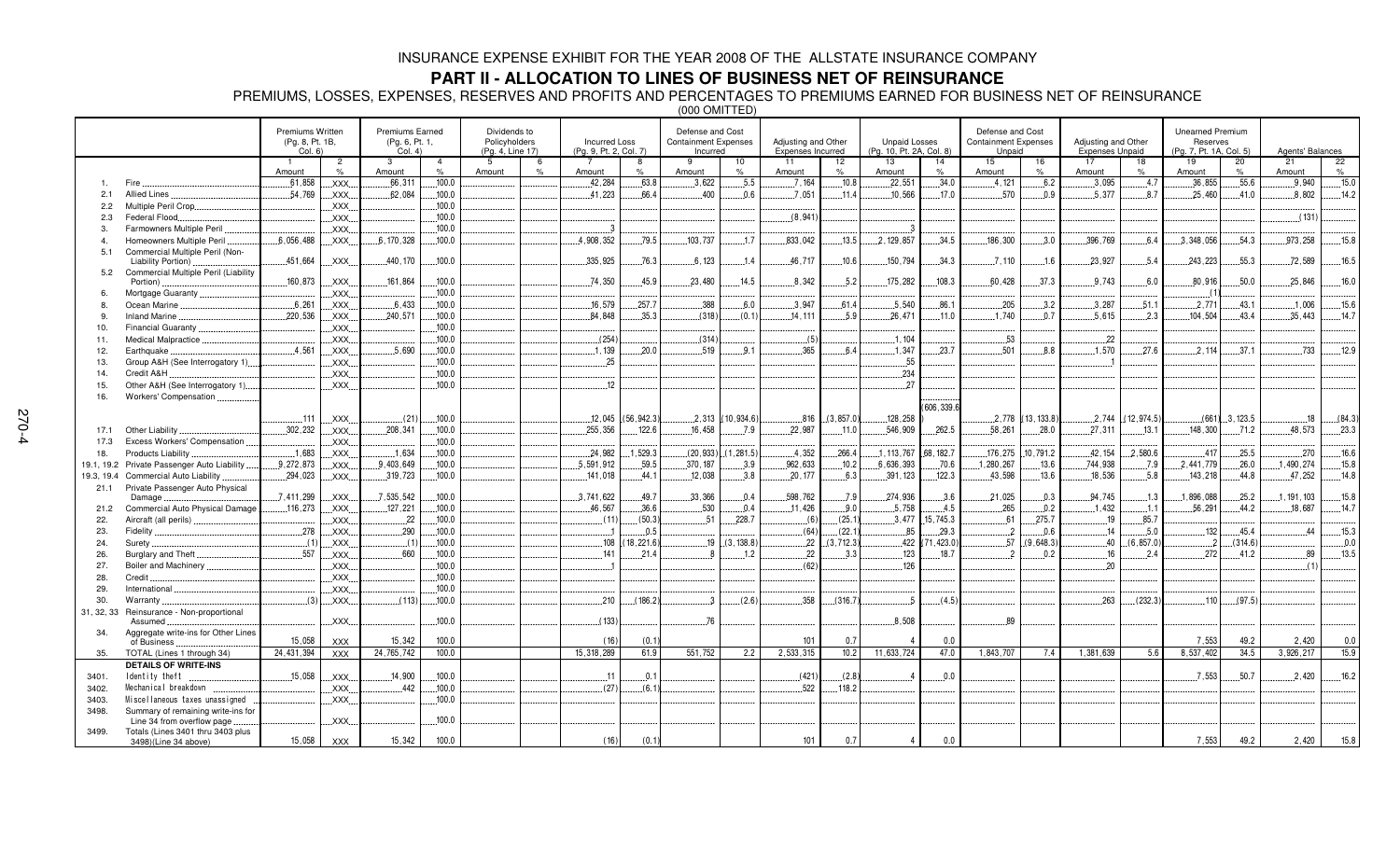### **PART II - ALLOCATION TO LINES OF BUSINESS NET OF REINSURANCE (continued)**

PREMIUMS, LOSSES, EXPENSES, RESERVES AND PROFITS AND PERCENTAGES TO PREMIUMS EARNED FOR BUSINESS NET OF REINSURANCE

(000 OMITTED)

|                |                                                                 | Commission and Brokerage<br>Expenses Incurred<br>(IEE Pt. 1, Line 2.8, Col. 2) |         | Taxes, Licenses &<br>Fees Incurred<br>(IEE Pt. 1. Line<br>20.5, Col. 4) |         | Other Acquisitions, Field<br>Supervision, and Collection<br>Expenses Incurred<br>(IEE Pt. 1. Line 25)<br>minus 2.8 Col. 2) |          | General Expenses Incurred<br>(IEE Pt. 1. Line 25, Col. 3) |               | Other Income Less Other<br>Expenses<br>(Pg. 4, Line 15)<br>minus Line 5) |            | Pre-Tax Profit or Loss<br>Excluding All<br>Investment Gain |                 | <b>Investment Gain</b><br>on Funds<br>Attributable to Insurance<br>Transactions |                | Profit or Loss<br>Excluding<br>Investment Gain<br>Attributable to<br>Capital and Surplus |                      | <b>Investment Gain</b><br>Attributable to<br>Capital and Surplus |              | <b>Total Profit or Loss</b> |                         |
|----------------|-----------------------------------------------------------------|--------------------------------------------------------------------------------|---------|-------------------------------------------------------------------------|---------|----------------------------------------------------------------------------------------------------------------------------|----------|-----------------------------------------------------------|---------------|--------------------------------------------------------------------------|------------|------------------------------------------------------------|-----------------|---------------------------------------------------------------------------------|----------------|------------------------------------------------------------------------------------------|----------------------|------------------------------------------------------------------|--------------|-----------------------------|-------------------------|
|                |                                                                 | 23<br>Amount                                                                   | 24<br>% | 25<br>Amount                                                            | 26<br>% | 27<br>Amount                                                                                                               | 28<br>O/ | 29<br>Amount                                              | 30<br>$\%$    | 31<br>Amount                                                             | 32<br>$\%$ | 33<br>Amount                                               | 34<br>%         | 35<br>Amount                                                                    | 36<br>$\%$     | 37<br>Amount                                                                             | 38<br>$\%$           | 39<br>Amount                                                     | 40<br>$\%$   | 41<br>Amount                | 42<br>%                 |
|                | Fire                                                            | .8,939                                                                         | .13.5   | .5,027                                                                  | .7.6    | .2,685                                                                                                                     | .4.0     | .4,355                                                    | .6.6          | .634                                                                     | .1.0       | (7, 130)                                                   | (10.8)          | .317                                                                            | .0.5           | (6, 813)                                                                                 | (10.3)               | .382                                                             | .0.6         | (6, 431)                    | (9.7)                   |
| 2.1            | Allied Lines                                                    | 4.042                                                                          | 6.5     | 6.495                                                                   | .10.5   | 2.109                                                                                                                      | 3.4      | 1.985                                                     | 3.2           | 480                                                                      | 0.8        | (741                                                       | (1.2)           | .184                                                                            | 0.3            | (557)                                                                                    | (0.9)                | 284                                                              | 0.5          | (273)                       | (0.4)                   |
| 2.2            | Multiple Peril Crop                                             |                                                                                |         |                                                                         |         |                                                                                                                            |          |                                                           |               |                                                                          |            |                                                            |                 |                                                                                 |                |                                                                                          |                      |                                                                  |              |                             |                         |
| 2.3            | Federal Flood                                                   | (44)                                                                           |         | (1.749)                                                                 |         | (17, 382)                                                                                                                  |          | (4, 727)                                                  |               | $\overline{\phantom{a}}$                                                 |            | 32.845                                                     |                 | $\overline{4}$                                                                  |                | .32,849                                                                                  |                      |                                                                  |              | .32,849                     |                         |
| -3.            | Farmowners Multiple Peril                                       |                                                                                |         |                                                                         |         |                                                                                                                            |          |                                                           |               |                                                                          |            |                                                            |                 |                                                                                 |                | (3)                                                                                      |                      |                                                                  |              | (3)                         |                         |
|                | Homeowners Multiple Peril                                       | 759,810                                                                        | .12.3   | 157, 108                                                                | 2.5     | .353,363                                                                                                                   | .5.7     | .245,366                                                  | 4.0           | .52,168                                                                  | 0.8        | (1, 138, 283)                                              | (18.4)          | .27,933                                                                         | 0.5            | (1, 110, 350)                                                                            | (18.0)               | .32.037                                                          | 0.5          | (1,078,314)                 | (17.5)                  |
| 5.1            | Commercial Multiple Peril (Non-<br>Liability Portion)           | .71,573                                                                        | .16.3   | .12,639                                                                 | 2.9     | .29,483                                                                                                                    | .6.7     | .28,301                                                   | 6.4           | .5.446                                                                   | .1.2       | (85, 145)                                                  | (19.3)          | .1,843                                                                          | .0.4           | (83, 302)                                                                                | (18.9)               | .2,342                                                           | .0.5         | (80, 960)                   | (18.4)                  |
| 5.2            | Commercial Multiple Peril (Liability<br>Portion)                | 15.307                                                                         | 9.5     | 2.866                                                                   | .1.8    | 8.707                                                                                                                      | 5.4      | 12.479                                                    | 7.7           | 413                                                                      | 0.3        | 16.746                                                     | .10.3           | .1,858                                                                          | 11             | 18.604                                                                                   | 11.5                 | .1.171                                                           | 0.7          | 19.775                      | 12.2                    |
|                | Mortgage Guaranty                                               |                                                                                |         |                                                                         |         |                                                                                                                            |          |                                                           |               |                                                                          |            |                                                            |                 |                                                                                 |                |                                                                                          |                      |                                                                  |              |                             |                         |
| <sup>8</sup>   | Ocean Marine                                                    | .1.024                                                                         | .15.9   | .99                                                                     | .1.5    | .503                                                                                                                       | 7.8      | .588                                                      | .9.1          | .81                                                                      | .1.3       | (16, 613)                                                  | (258.2)         | .43                                                                             | 0.7            | (16, 570)                                                                                | (257.6)              | .39                                                              | 0.6          | (16, 532)                   | (257.0)                 |
|                | Inland Marine                                                   | .27.680                                                                        | .11.5   | .5.150                                                                  | .2.1    | 10.899                                                                                                                     | .4.5     | 10.782                                                    | 4.5           | .1.574                                                                   | 0.7        | 88.994                                                     | .37.0           | .601                                                                            | 0.2            | 89,595                                                                                   | 37.2                 | 1.046                                                            | 0.4          | .90,640                     | 37.7                    |
| 10.            | Financial Guaranty                                              |                                                                                |         |                                                                         |         |                                                                                                                            |          |                                                           |               |                                                                          |            |                                                            |                 |                                                                                 |                |                                                                                          |                      |                                                                  |              |                             |                         |
| 11.            | Medical Malpractice                                             |                                                                                |         |                                                                         |         |                                                                                                                            |          |                                                           |               |                                                                          |            | .574                                                       |                 | .10                                                                             |                | .584                                                                                     |                      |                                                                  |              | .587                        |                         |
| 12.            | Earthquake                                                      | .622                                                                           | .10.9   | .990                                                                    | .17.4   | .330                                                                                                                       | .5.8     | 224                                                       | 3.9           | 40                                                                       | .0.7       | 1,543                                                      | .27.1           | .27                                                                             | 0.5            | .1,570                                                                                   | 27.6                 | .34                                                              | 0.6          | .1,604                      | .28.2                   |
| 13.            | Group A&H (See Interrogatory 1)                                 |                                                                                |         |                                                                         |         |                                                                                                                            |          |                                                           |               |                                                                          |            | (25)                                                       |                 |                                                                                 |                | (24)                                                                                     |                      |                                                                  |              | (24)                        |                         |
| 14.            | Credit A&H                                                      |                                                                                |         |                                                                         |         |                                                                                                                            |          |                                                           |               |                                                                          |            |                                                            |                 | $\overline{\phantom{a}}$                                                        |                |                                                                                          |                      |                                                                  |              | $\overline{\phantom{a}}$    |                         |
| 15.            | Other A&H (See Interrogatory 1)                                 |                                                                                |         |                                                                         |         |                                                                                                                            |          |                                                           |               |                                                                          |            | (12)                                                       |                 |                                                                                 |                | (12)                                                                                     |                      |                                                                  |              | (12)                        |                         |
| 16.            | Workers' Compensation.                                          |                                                                                |         | .81                                                                     | (381.6) |                                                                                                                            |          |                                                           |               |                                                                          | (3.3)      | (15, 275)                                                  | 72,212.2        | .924                                                                            | (4, 368.0)     |                                                                                          | $(14, 351)$ 67,844.2 | .294                                                             | (1.390.0)    |                             | $(14, 057)$ . 66, 454.2 |
| 17.1           | Other Liability.                                                | 18.214                                                                         | .8.7    | 6.543                                                                   | 3.1     | .29.484                                                                                                                    | 14.2     | 9.942                                                     | 4.8           | .735                                                                     | 0.4        | (149, 908)                                                 | (72.0)          | 4.243                                                                           | .2.0           | (145, 665)                                                                               | (69.9)               | .2.090                                                           | 1.0          | (143, 575)                  | (68.9)                  |
| 17.3           | Excess Workers' Compensation                                    |                                                                                |         |                                                                         |         |                                                                                                                            |          |                                                           |               |                                                                          |            |                                                            |                 |                                                                                 |                |                                                                                          |                      |                                                                  |              |                             |                         |
| 18.            | <b>Products Liability</b>                                       | .232                                                                           | .14.2   | .59                                                                     | .3.6    | (117)                                                                                                                      | (7.2)    | (23)                                                      | (1.4)         | $\overline{\phantom{a}}$                                                 | 0.1        | (6, 916)                                                   | (423.4)         | .9.423                                                                          | .576.9         | .2,507                                                                                   | 153.5                | .3.052                                                           | .186.8       | .5.559                      | .340.3                  |
| 19.1, 19.2     | Private Passenger Auto Liability                                | .1,098,131                                                                     | .11.7   | .219,257                                                                | 2.3     | 535,623                                                                                                                    | .5.7     | 518,729                                                   | .5.5          | .80,006                                                                  | 0.9        | 187, 183                                                   | .2.0            | .62,635                                                                         | .0.7           | 249,818                                                                                  | $-2.7$               | 49.711                                                           | .0.5         | .299,529                    | .3.2                    |
| 19.3, 19.4     | Commercial Auto Liability                                       | .32,972                                                                        | .10.3   | .8.095                                                                  | .2.5    | 10,746                                                                                                                     | 3.4      | .28,457                                                   | 8.9           | .1,502                                                                   | .0.5       | .67,723                                                    | .21.2           | .3,776                                                                          | .1.2           | .71,499                                                                                  | .22.4                | .2,365                                                           | .0.7         | .73,864                     | .23.1                   |
| 21.1           | Private Passenger Auto Physical                                 |                                                                                |         |                                                                         |         |                                                                                                                            |          |                                                           |               |                                                                          |            |                                                            |                 |                                                                                 |                |                                                                                          |                      |                                                                  |              |                             |                         |
|                | Damage                                                          | .857,747                                                                       | .11.4   | .176,752                                                                | 2.3     | .415,010                                                                                                                   | 5.5      | 433.066<br>12.660                                         | .5.7<br>.10.0 | .69.336<br>599                                                           | 0.9<br>0.5 | .1,348,554<br>.36,278                                      | .17.9           | .4.462                                                                          | 0.1            | 1,353,016                                                                                | 18.0                 | 24.889                                                           | .0.3         | .1,377,905                  | .18.3                   |
| 21.2           | Commercial Auto Physical Damage                                 | .13,204                                                                        | .10.4   | 2.759                                                                   | 2.2     | 4.396                                                                                                                      | 3.5      |                                                           |               |                                                                          | .5.0       |                                                            | .28.5<br>(48.3) | .235                                                                            | .0.2<br>116.8  | 36,513                                                                                   | 28.7<br>68.5         | 533<br>8                                                         | 0.4<br>,38.0 | .37.046                     | .29.1<br>.106.5         |
| 22.            | Aircraft (all perils).                                          | .35                                                                            | .12.0   |                                                                         | 2.6     | 11                                                                                                                         | 3.7      | .21                                                       | .7.2          |                                                                          | 0.3        | (11)<br>.281                                               | .96.6           | .26                                                                             | .0.5           | .15<br>.282                                                                              | .97.0                |                                                                  | .0.5         | .24<br>.283                 | .97.5                   |
| 23.<br>24.     | Fidelity<br>Surety                                              |                                                                                |         |                                                                         |         |                                                                                                                            |          |                                                           |               |                                                                          |            | (149)                                                      | 25, 172.7       | $\cdot$ 3                                                                       | (565.4)        | (145)                                                                                    | 24.607.2             |                                                                  | (182.9)      | (144)                       | 24,424.4                |
| 26.            | Burglary and Theft                                              | .60                                                                            | .9.0    | .137                                                                    | .20.7   | (7)                                                                                                                        | (1.1)    |                                                           |               |                                                                          | 0.2        | .302                                                       | .45.7           |                                                                                 | 0.3            | .304                                                                                     | .46.0                |                                                                  | .0.5         | .307                        | .46.5                   |
| 27.            | Boiler and Machinery                                            | (180)                                                                          |         | .34                                                                     |         | .56                                                                                                                        |          | 128                                                       |               |                                                                          |            | .23                                                        |                 |                                                                                 |                | .24                                                                                      |                      |                                                                  |              | .25                         |                         |
| 28.            | Credit.                                                         | 263                                                                            |         | .77                                                                     |         |                                                                                                                            |          |                                                           |               |                                                                          |            | (347)                                                      |                 |                                                                                 |                | (347)                                                                                    |                      |                                                                  |              | (347)                       |                         |
| 29.            | International                                                   |                                                                                |         |                                                                         |         |                                                                                                                            |          |                                                           |               |                                                                          |            |                                                            |                 |                                                                                 |                |                                                                                          |                      |                                                                  |              |                             |                         |
| 30.            | Warranty                                                        | 97                                                                             | (85.7)  | .60                                                                     | (52.9)  | .21                                                                                                                        | (18.4)   | 33                                                        | (29.0)        |                                                                          |            | (895)                                                      | 791.5           | .27                                                                             | (23.8)         | (868)                                                                                    | 767.8                | (25)                                                             | 22.5         | (893)                       | .790.2                  |
| 31, 32, 33     | Reinsurance - Non-proportional<br>Assumed                       |                                                                                |         |                                                                         |         |                                                                                                                            |          |                                                           |               |                                                                          |            | 56                                                         |                 | .61                                                                             |                | .117                                                                                     |                      | 20                                                               |              | .137                        |                         |
| 34.            | Aggregate write-ins for Other Lines                             | 2.943                                                                          |         | 637                                                                     |         |                                                                                                                            |          |                                                           |               |                                                                          |            |                                                            | 57.2            |                                                                                 |                |                                                                                          |                      | 72                                                               |              |                             |                         |
|                | of Business                                                     |                                                                                | 19.2    |                                                                         | 4.1     | 1,551                                                                                                                      | 10.1     | 1,575                                                     | 10.3          | 219                                                                      | 1.4        | 8,770                                                      |                 | 17                                                                              | 0.1            | 8,788                                                                                    | 57.3                 |                                                                  | 0.5          | 8,860                       | 57.8                    |
| 35.            | TOTAL (Lines 1 through 34)                                      | 2.912.670                                                                      | 11.8    | 603, 121                                                                | 2.4     | 1.387.476                                                                                                                  | 5.6      | 1,303,940                                                 | 5.3           | 213.242                                                                  | 0.9        | 368,420                                                    | 1.5             | 118,658                                                                         | 0.5            | 487.078                                                                                  | 2.0                  | 120,353                                                          | 0.5          | 607.431                     | 2.5                     |
|                | <b>DETAILS OF WRITE-INS</b><br>Identity theft                   | 2.943                                                                          | .19.7   | .590                                                                    | 4.0     | .1,551                                                                                                                     | 10.4     | .1.469                                                    | 9.9           | .218                                                                     | .1.5       | .8,976                                                     | .60.2           | 17                                                                              | 0 <sub>1</sub> | .8,788                                                                                   | .59.0                | .72                                                              | .0.5         | .8.860                      | .59.5                   |
| 3401.<br>3402. | Mechanical breakdown                                            |                                                                                |         |                                                                         |         |                                                                                                                            |          | 106                                                       | 24.0          |                                                                          | 0.1        | (159)                                                      | (36.0)          |                                                                                 |                |                                                                                          |                      |                                                                  |              |                             |                         |
|                | Miscellaneous taxes unassigned                                  |                                                                                |         | .47                                                                     |         |                                                                                                                            |          |                                                           |               |                                                                          |            | (47)                                                       |                 |                                                                                 |                |                                                                                          |                      |                                                                  |              |                             |                         |
| 3403.<br>3498. | Summary of remaining write-ins for                              |                                                                                |         |                                                                         |         |                                                                                                                            |          |                                                           |               |                                                                          |            |                                                            |                 |                                                                                 |                |                                                                                          |                      |                                                                  |              |                             |                         |
| 3499.          | Line 34 from overflow page<br>Totals (Lines 3401 thru 3403 plus |                                                                                |         |                                                                         |         |                                                                                                                            |          |                                                           |               |                                                                          |            |                                                            |                 |                                                                                 |                |                                                                                          |                      |                                                                  |              |                             |                         |
|                | 3498)(Line 34 above)                                            | 2,943                                                                          | 19.2    | 637                                                                     | 4.1     | 1,551                                                                                                                      | 10.1     | 1,575                                                     | 10.3          | 219                                                                      | 1.4        | 8,770                                                      | 57.2            | 17                                                                              | 0.1            | 8,788                                                                                    | 57.3                 | 72                                                               | 0.5          | 8,860                       | 57.8                    |

NOTE: THE ALLOCATION OF INVESTMENT INCOME FROM CAPITAL AND SURPLUS BY LINE OF BUSINESS MAY NOT ACCURATELY REFLECT THE PROFITABILITY OF A PARTICULAR LINE FOR USE IN THE RATE MAKING PROCESS.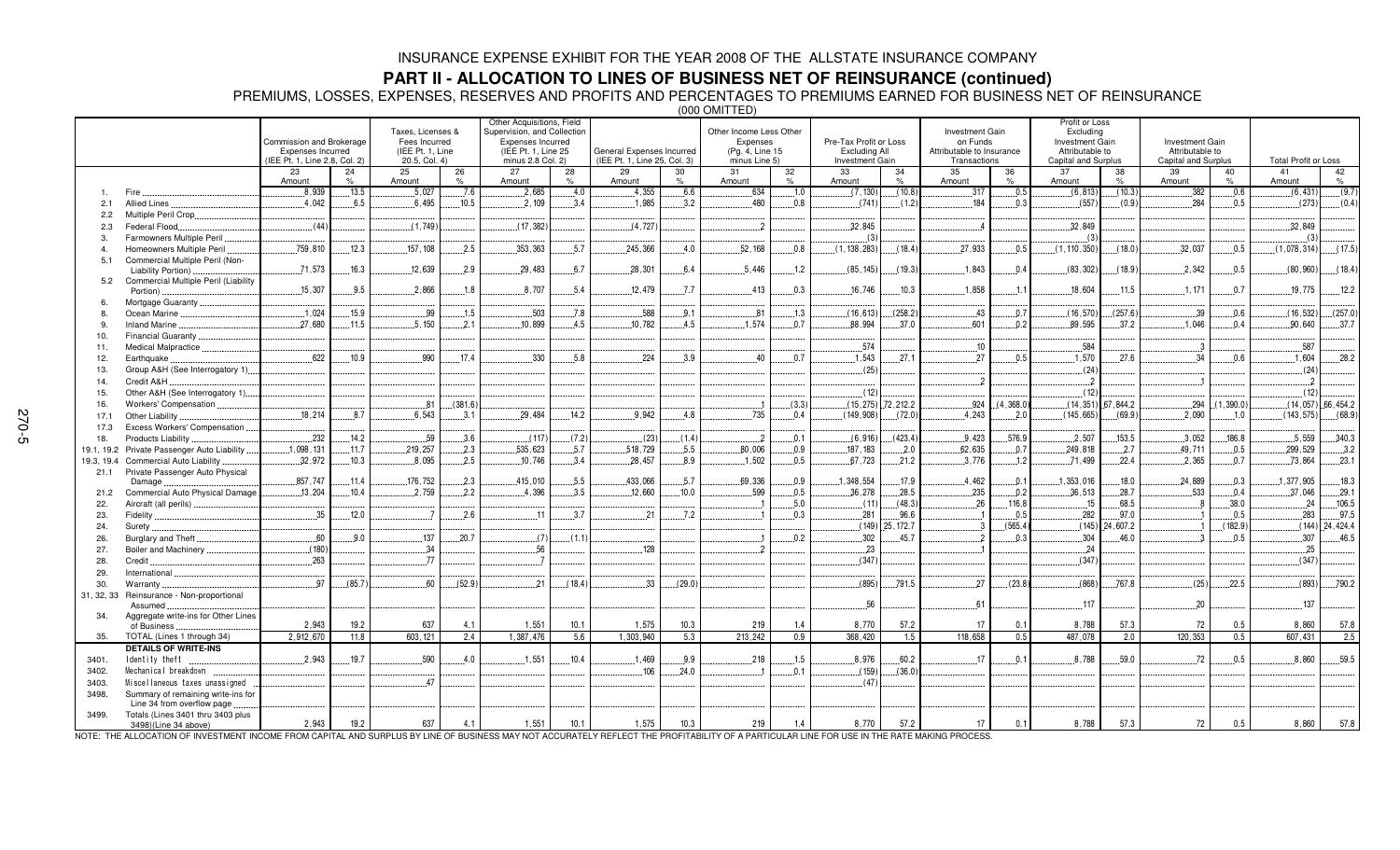## **PART III - ALLOCATION TO LINES OF DIRECT BUSINESS WRITTEN**

PREMIUMS, LOSSES, EXPENSES, RESERVES AND PROFITS, AND PERCENTAGES TO PREMIUMS EARNED FOR DIRECT BUSINESS WRITTEN

(000 OMITTED) Premiums Written Pg. 8, Pt. 1B, Col. 1) Premiums Earned Sch. T, Line 59, Col. 3) Dividendsto Policyholders Incurred Loss (Sch. T, Line 59, Col. 6) Defense and Cost Containment Expenses IncurredAdjusting and Other Expenses Incurred Unpaid Losses (Sch. T, Line 59, Col. 7) Defense and Cost Containment Expenses **Unpaid** Adjusting and Other Expenses Unpaid Unearned PremiumReservesAgents' Balances 1 Amount 2 %3 Amount4 % $.100.0$ 5 Amount %7 Amount 8% $.50.2$ 9 Amount 10%11 Amount 12%13 Amount 14 % $.19.7$ 15 Amount 16 %17 Amount 18 %19 Amount 20 % $.44.8$  $21$  Amount 22  $\mathsf{o}/\mathsf{s}$  $(044)$   $(23.1)$ 1. Fire -579, XXX $.30,448$ 8 ………100.0 ……………………………………………………………15,290 …………50.2 ……………………433 …………1.4 ………………1,7  $...1.794$  $.5.9$   $.6.012$ 7 |………………155 |………0.5 |……………1,406 |…………4.6|…………13,626 |………44.8  $17.044$ 2.1Allied Lines...  $.15,831$  XXX.....L............17,713  $.12.847$ 7 - 72.5  $(116)$   $(0.7)$ <u>) [. . . . . . . . . . . . 2,</u> 786 15.7  $.21.8$  $.148$  $.0.8$   -, 750  $.43.8$  $(4,044)$  $(22.8)$ 2.2 Multiple Peril Crop XXX  2.3Federal Flood.. .283,347 XXXX.... L.......... 249 , 750  - $.137.6$   $\ldots$  (8,941)  $\ldots$  (3.6)  $\ldots$  138,201  - $.171,438$ 8 L......68.6 -- $(29.0)$ 3. Farmowners Multiple Peril XXX  4. Homeowners Multiple Peril -2.995.673  $XXX$ X.... L.......3, 163,765  -  $-62.2$ .377  $1.5$   $1.5$   $359.327$  $11.4$  .......1.086.144  - $3.2$ 5,760  -2 L......47.9 9 L………(765,188  $(24.2)$ 5.1 Commercial Multiple Peril (Non-Liability Portion) 
 XXX 8 L........73.1  $.4,328$   - $10.6$   $125,444$   $10.6$  $.5,667$  $.1.7$  $19,901$  ..........5.8  $160, 123$  .......46.9  $(82, 853)$  $(24.3)$ 5.2 Commercial Multiple Peril (Liability Portion) XXX  - $.69.372$  $.52.8$ .21,267  $16.2$ ,798   -  - -
 $(24.1)$ 6. Mortgage Guaranty XXX  8. Ocean Marine XXX 3.859 154.8 - 83 35.4 984  $.39.5$   $\Big]$   $.575$  $(23.0)$ 9. Inland Marine XXXXXX... ............115.435 ........100.0 , 785  $33.f$ 751  $0.7$ 9.667 7 L. . . . . . . . 8.4 4 <u>| . . . . . . . . . . 1</u>0 , 078 -  
  -  - $(24.3)$ 10. Financial Guaranty XXX  11. Medical Malpractice XXX  12. Earthquake XXX - $.2.798$   - $47<sup>2</sup>$ 523 18.7 .560 .........20.0 .................1.325  $474$ 4 L. . . . . . . . . . . . . . . 488 8 L.......17.5  $1.566$  .........56.0  $.1.074$ 4 L. . . . . 38.4 - $(21.0)$ 13. Group A&H (See Interrogatory 1) XXX  14. Credit A&H XXX .387 15. Other A&H (See Interrogatory 1) XXX  16. Workers'Compensation XXX  - $.1.746$ .907 -758 -3,838  $.2.208$ 17.1 Other Liability 187.613 XXX - 4 |……100.0 |……………………… |……………… |…………156 ,994 |……. 119.1 |…………..13 ,7  $.13.716$  334.381 253.8 47.163  $.35.8$  $.23.240$  $176$ 91.697  $69.6$   $(47.922)$  $(36.4)$ 17.3 Excess Workers'Compensation XXX  18. Products Liability - $1.743$  XXX -  $.100.0$ 18.397  $1.040.5$   $(47.091)$ 2.663.3 6.578 -969.933 54.856.5 236.266 13.362.5 .29.574 4 ….1,672.6  $(45.9$   $(445)$   $(25.2)$ 19.1, 19.2 Private Passenger Auto Liability -9,974 XXX.....L......3,728 8 L........58.1  $-130.335$   $-3.5$ .354.571  $9.5$   $4.179.101$  $-112.1$ 704.695 18.9 509.911 13.7 861.123 .861, 123 ........23.1 ......... (914, 436) .......(24.5<br>...94, 490 ..........45.6 ................(49, 554) .......(23.9 19.3, 19.4 Commercial Auto Liability ...............................194,001 ........................ ,078  $-100.0$ , 860 - - -  
-3 L.........7.1   - $.14,372$  $6.9$   $94,490$   $10.45.6$   $(49,554)$   $(23.9)$ 21.1 Private Passenger Auto Physical Damage 2.945.753 XXXX.... L.......3,025,578   -12.739  - -73.521 3,521 |........2.4 |.............5,499 |........0.2 |...........51,369 |..........1.7 7 ...........696,715  - $(752.437$  $(24.9)$ 21.2Commercial Auto Physical Damage  $70.909$  XXX .76.694 6,694 [……100.0]……………………[……………[…………30, 112]………39.3]………………355 […………0.5]…………6,235 [……….8  $8.1$  - $4.8$  44.8  $(18.112)$  $(23.6)$ 22. Aircraft (all perils) XXX  23.**Fidelity** 278 XXX         - $(71)$   $(24.3)$ 24. Surety XXX  -37 (5.766.2  $(934.7)$  $23$   $(3,500.1)$  23  $(4,559.8)$   $(1.245.5)$   $32$   $(4.982.0)$  - 26. Burglary and Theft XXX   $8($    - $-17.7$ 7]…………………1]………0.1|…………………16|…………2.5|………………245|………39.6|……………(133)……(21.5) 27. Boiler and Machinery - $.1,371$  XXX  $.8.7$   $18$  1.2 648  $-43.5$   $(350)$   $(23.5)$ 28. Credit XXX $100.0$ 29. International XXX...100.0<br>...100.0 30. Warranty XXX  -  -  - $263$  (241.8)  $106$  ......(97.4)  - 34. Aggregate write-ins for Other Lines of Business - XXXX | 4,739 9 | 100.0 | | | | (26) | (0.5) | | | (29) | (4.8 ) 1 0.0 1 0.0  $\vert$  1 0.0  $\vert$  1  $\vert$  2,120 44.7 44.7 (1.091) (23.0 35.TOTAL (Lines 1 through 34) 10,8 71,407 XXXX | 11,233,382  $100.0$ 9,487 7 57.7 193, 107  $1.7$ 1.034.917  $9.2$ 7,402,922 65.9  $1,186,130$  10.6 57,876 6 7.6  $6$   $3,764,447$ 33.5 76,8 95) (24.7) **DETAILS OF WRITE-INS** 3401.Identity theft.  $.4,271$  XXX 3402. ! XXX  - 3403. " #" \$" #""% XXX  3498. Summary of remaining write-ins for Line 34 from overflow page XXX  3499. Totals (Lines 3401 thru 3403 plus  $3498$ )(Line 34 above) 4,271 XXXX 4,739 ) 1 0.0 | | | | | | | | 2,120 | 44.7 44.7 (1,091) (23.0)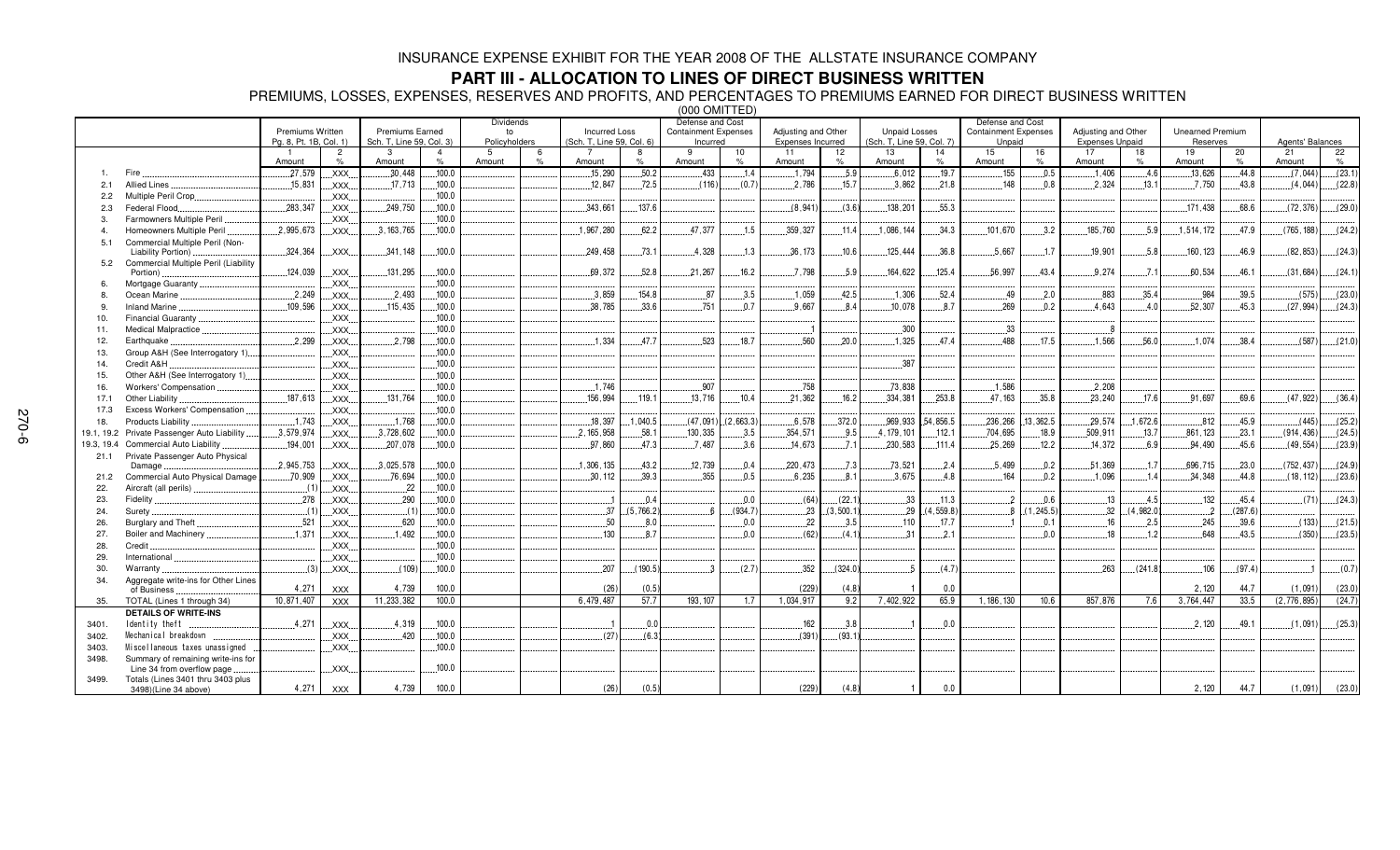## **PART III - ALLOCATION TO LINES OF DIRECT BUSINESS WRITTEN (continued)**

PREMIUMS, LOSSES, EXPENSES, RESERVES AND PROFITS, AND PERCENTAGES TO PREMIUMS EARNED FOR DIRECT BUSINESS WRITTEN

(000 OMITTED)

| Commission and Brokerage<br>Taxes. Licenses &<br>Supervision, and Collection<br>Other Income Less<br>Expenses Incurred<br>Other Expenses<br>Expenses Incurred<br>Fees Incurred<br>General Expenses Incurred<br>23<br>24<br>25<br>26<br>27<br>28<br>29<br>30<br>31<br>32<br>$\%$<br>$\%$<br>$\%$<br>%<br>Amount<br>Amount<br>Amount<br>Amount<br>Amount | Pre-Tax Profit or Loss<br><b>Excluding All Investment</b><br>33<br>34<br>$\%$<br>Amount<br>.5,188<br>.17.0<br>(2.123)<br>(12.0) |
|--------------------------------------------------------------------------------------------------------------------------------------------------------------------------------------------------------------------------------------------------------------------------------------------------------------------------------------------------------|---------------------------------------------------------------------------------------------------------------------------------|
|                                                                                                                                                                                                                                                                                                                                                        |                                                                                                                                 |
|                                                                                                                                                                                                                                                                                                                                                        |                                                                                                                                 |
|                                                                                                                                                                                                                                                                                                                                                        |                                                                                                                                 |
| .593<br>.1.9<br>.1,992<br>.6.5<br>6.4<br>.432<br>.3,637<br>.11.9<br>.1,953<br>.1.4<br>Fire.<br>1.                                                                                                                                                                                                                                                      |                                                                                                                                 |
| 350<br>.1,037<br>2.103<br>.11.9<br>2.0<br>5.9<br>1.042<br>5.9<br>212<br><b>Allied Lines</b><br>1.2<br>2.1                                                                                                                                                                                                                                              |                                                                                                                                 |
| 2.2                                                                                                                                                                                                                                                                                                                                                    |                                                                                                                                 |
| (44)<br>(0.7)<br>0.0<br>(1.749)<br>(17, 382)<br>(7.0)<br>(4, 727)<br>(1.9)<br>$\overline{2}$<br>0.0<br>Federal Flood<br>2.3                                                                                                                                                                                                                            | (24.5)<br>(61,065)                                                                                                              |
| -3.                                                                                                                                                                                                                                                                                                                                                    |                                                                                                                                 |
| .335,409<br>.10.6<br>.69,290<br>.174,865<br>29.472<br>2.2<br>5.5<br>109,080<br>.3.4<br>Homeowners Multiple Peril<br>0.9                                                                                                                                                                                                                                | 4.1<br>130.608                                                                                                                  |
| .2.5<br>.20,428<br>.6.2<br>.4,026<br>.48,247<br>.14.1<br>.8,678<br>.6.0<br>21,275<br>.1.2<br>5.1                                                                                                                                                                                                                                                       | (43, 413)<br>(12.7)                                                                                                             |
| .7.5<br>.13,011<br>.9.9<br>.2.452<br>.1.9<br>6,044<br>4.6<br>.9.815<br>.285<br>.0.2<br>Commercial Multiple Peril (Liability Portion)<br>5.2                                                                                                                                                                                                            | .1.820<br>.1.4                                                                                                                  |
| 6                                                                                                                                                                                                                                                                                                                                                      |                                                                                                                                 |
| .457<br>18.3<br>.31<br>.1.2<br>.246<br>.9.9<br>.212<br>.8.5<br>.19<br>.0.8<br>8                                                                                                                                                                                                                                                                        | (137.9)<br>(3, 437)                                                                                                             |
| .1,058<br>.13.970<br>2.518<br>2.2<br>6.539<br>5.7<br>.12.1<br>4,726<br>4.1<br>0.9<br>-9                                                                                                                                                                                                                                                                | .34.3<br>.39,537                                                                                                                |
| 10.                                                                                                                                                                                                                                                                                                                                                    |                                                                                                                                 |
| 11.                                                                                                                                                                                                                                                                                                                                                    | (1)                                                                                                                             |
| .326<br>.68<br>.172<br>26<br>.11.6<br>2.4<br>94<br>.3.4<br>6.1<br>0.9<br>Earthquake<br>12.                                                                                                                                                                                                                                                             | (253)<br>(9.0)                                                                                                                  |
| 13.                                                                                                                                                                                                                                                                                                                                                    |                                                                                                                                 |
| Credit A&H<br>14.                                                                                                                                                                                                                                                                                                                                      |                                                                                                                                 |
| 15.                                                                                                                                                                                                                                                                                                                                                    |                                                                                                                                 |
| 16.                                                                                                                                                                                                                                                                                                                                                    | (3, 411)                                                                                                                        |
| 9.472<br>.4.599<br>151<br>.7.2<br>3.5<br>.26,234<br>.19.9<br>2.964<br>.2.2<br>0.1<br>Other Liability<br>17.1                                                                                                                                                                                                                                           | (103, 425)<br>(78.5)                                                                                                            |
| 17.3                                                                                                                                                                                                                                                                                                                                                   |                                                                                                                                 |
| .59<br>232<br>.13.1<br>.3.4<br>(6.6)<br>(1.3)<br>(117)<br>(23)<br>.0.1<br>Products Liability.<br>18.                                                                                                                                                                                                                                                   | .1,342.3<br>.23,734                                                                                                             |
| 89,042<br>34,519<br>.410.881<br>11.0<br>2.4<br>217,871<br>5.8<br>191,848<br>5.1<br>0.9<br>19.1, 19.2                                                                                                                                                                                                                                                   | .5.4<br>202,616                                                                                                                 |
| .21,558<br>.8.7<br>.733<br>.10.4<br>.4,808<br>.2.3<br>6,844<br>.3.3<br>.18,041<br>0.4<br>Commercial Auto Liability<br>19.3, 19.4                                                                                                                                                                                                                       | .17.6<br>.36,539                                                                                                                |
| .5.7<br>.336.271<br>.11.1<br>72.357<br>.2.4<br>.5.8<br>.171,075<br>.31,423<br>.176,091<br>.1.0<br>21.1                                                                                                                                                                                                                                                 | .25.2<br>761.860                                                                                                                |
| 9.8<br>.275<br>8.045<br>.10.5<br>1.736<br>.2.3<br>.2.578<br>3.4<br>.7.520<br>Commercial Auto Physical Damage<br>0.4<br>21.2                                                                                                                                                                                                                            | .26.6<br>.20,389                                                                                                                |
| 1.2<br>2.7<br>0.4<br>22.                                                                                                                                                                                                                                                                                                                               | 22<br>.101.1                                                                                                                    |
| 34<br>.11.9<br>2.5<br>11<br>3.7<br>.7.2<br>$\overline{7}$<br>.21<br>23.                                                                                                                                                                                                                                                                                | .280<br>.96.4                                                                                                                   |
| 24.                                                                                                                                                                                                                                                                                                                                                    | (67)<br>.10,301.0                                                                                                               |
| .60<br>9.6<br>.10<br>.1.6<br>(7)<br>(1.2)<br>26.                                                                                                                                                                                                                                                                                                       | 486<br>.78.4                                                                                                                    |
| 56<br>176<br>128<br>34<br>3.8<br>8.6<br>0.1<br>11.8<br>2.3<br>$\overline{1}$<br>27.                                                                                                                                                                                                                                                                    | .69.0<br>.1.029                                                                                                                 |
| 28.                                                                                                                                                                                                                                                                                                                                                    | (7)                                                                                                                             |
| 29.                                                                                                                                                                                                                                                                                                                                                    |                                                                                                                                 |
| 0.0<br>.21<br>(19.1)<br>33<br>.0.4<br>(30.4)<br>30.<br>Warranty                                                                                                                                                                                                                                                                                        | (724)<br>.666.3                                                                                                                 |
| 826<br>17.4<br>455<br>588<br>12.4<br>93<br>143<br>3.0<br>9.6<br>Aggregate write-ins for Other Lines of Business<br>2.0<br>34.                                                                                                                                                                                                                          | 64.9<br>3,075                                                                                                                   |
| 623,982<br>10.7<br>255,026<br>2.3<br>5.6<br>535,663<br>102,728<br>0.9<br>1,204,671<br>4.8<br>35.<br>TOTAL (Lines 1 through 34)                                                                                                                                                                                                                         | 1,009,258<br>9.0                                                                                                                |
| <b>DETAILS OF WRITE-INS</b>                                                                                                                                                                                                                                                                                                                            |                                                                                                                                 |
| .826<br>.19.1<br>143<br>3.3<br>455<br>10.5<br>.496<br>.11.5<br>.93<br>Identity theft<br>2.1<br>3401.                                                                                                                                                                                                                                                   | 53.9<br>2,329                                                                                                                   |
| .21.9<br>92<br>0.1<br>Mechanical breakdown<br>3402.                                                                                                                                                                                                                                                                                                    | 746<br>.177.6                                                                                                                   |
| Miscellaneous taxes unassigned<br>3403.                                                                                                                                                                                                                                                                                                                |                                                                                                                                 |
| Summary of remaining write-ins for Line 34 from overflow page<br>3498.                                                                                                                                                                                                                                                                                 |                                                                                                                                 |
| 455<br>93<br>826<br>17.4<br>143<br>3.0<br>9.6<br>588<br>12.4<br>2.0<br>Totals (Lines 3401 thru 3403 plus 3498)(Line 34 above)<br>3499.                                                                                                                                                                                                                 | 3,075<br>64.9                                                                                                                   |